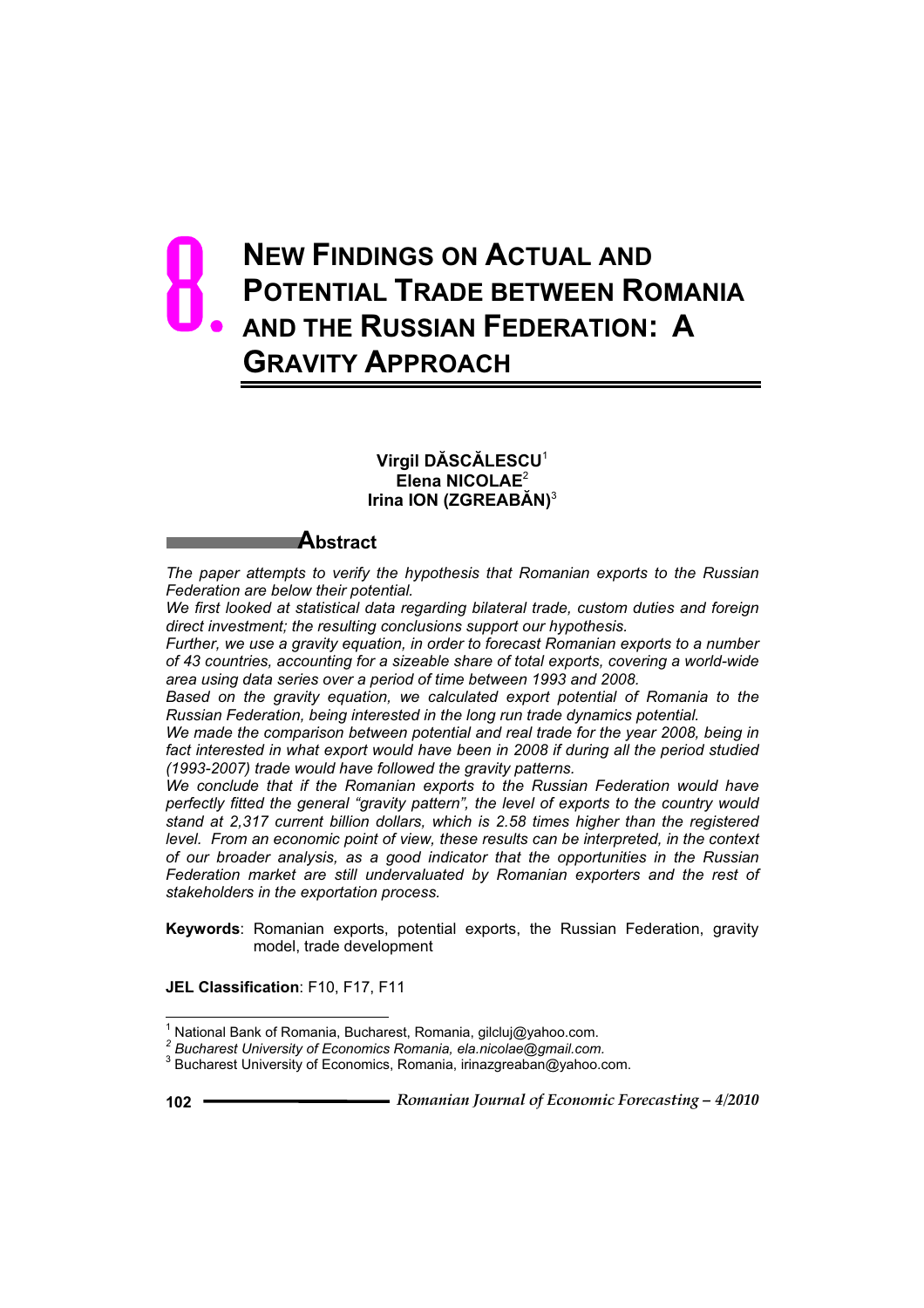*New Findings on Actual and Potential Trade* 

# **Introduction**

Starting in 1991, in the context of democratization of its politics and economics, the Russian Federation opened to liberalization and to market economy. Due to its huge surface and diversity of natural resources, the Russian Federation presents an important potential for development and prosperity. It may be a tremendous economic partner for many countries, especially for the European ones, including Romania, due to common history and geographical proximity.

In the case of Romania, one might say that its destiny was influenced by the vicinity to the Russian Federation, which gives the impression of suffering from a unilateral psychological dependence toward this country, in the struggle to define its own identity. Probably this is not surprising, because the Russian Federation earned throughout the history the status of "global power" to the extent that is capable to play a decisive role at several levels, the Russian Federation being regarded even as a hegemonic power before the destruction of the Union of Soviet Socialist Republics (USSR) (Bal, 2009).

From a historical point of view, Romanian – Russian relations developed generally under the aura of military, political, economic and ideological domination, especially after Basarabia was handed over to the Russian Federation, following the Treaty of Bucharest in 1812 and the military invasion in 1940.

In the '90s, the various attempts to consistently develop trade relations failed. This was caused by factors that this article is not intended to shed light upon, as they correspond mainly to excessive politisation of the economy, on one hand, and the reduction of political relations as proof of loyalty and adhesion to Western values, on the other hand. After the fall of the bipolar global order, Romania changed its strategic alliances by opting for the Euro-Atlantic side, but unfortunately it stopped or did not manage to establish a tactical compensation and safe partnership on its Eastern borders (Hârsan, 2007). This turned out to be an important mistake of economic strategy.

Currently, it is also worth to notice that generally the focus in politics was not on those positive and advantageous sides of the economic cooperation, but rather on the negative ones.

These developments lead to a Romanian attitude of contestation and distance toward Russian aggressiveness and expansionism. Nevertheless, it is the Russian attitude that is not to be ignored, and that is generally manifested by the specific unpleasant rhetoric of the dominator.

This type of development is standing under what is commonly denominating "the adversity principle", defined as an organization principle of our societies that has been disseminated for the actual development and growth processes. "The adversity principle implies the fact that one party is always controlling the other one. In fact, the whole history could be explained as a phenomenology of the adversity principle (from the survival struggle to domination, from the life of tribes to the democracy of Pericles' Athens, from the Roman Empire to the American hegemony, but also discrimination, religious and cold wars, terrorism, groups of organized crime, etc.). The order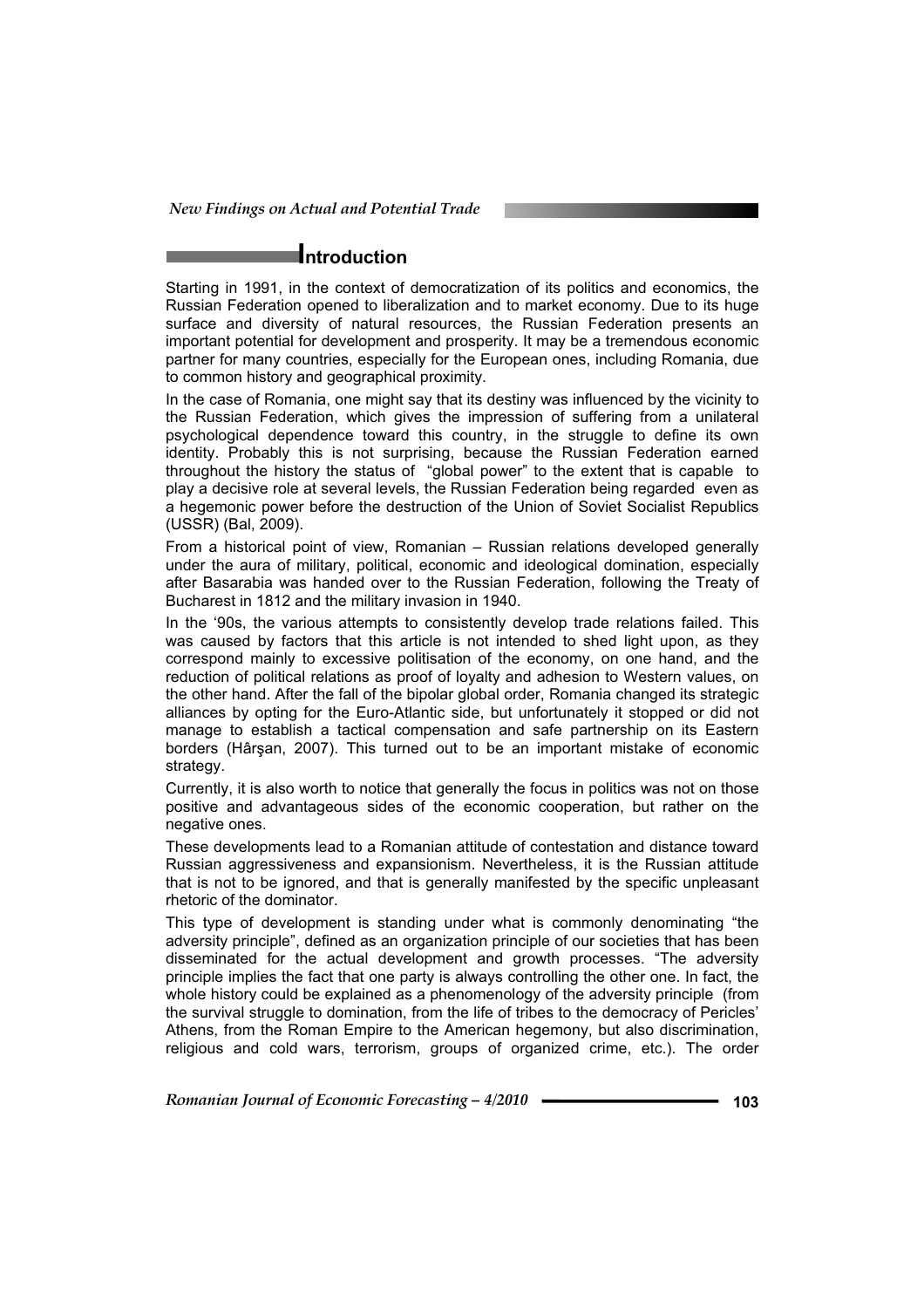resulting from the adversity principle brought polarization (economic, ideological), closed political systems (states with geographical, economic, ideological and racial bounds) or cooperation jeopardized by national suzerainty (by divergent national interests of states)" (Dinu, 2006). The two countries were on positions of inequality from the point of view of economic and military resources; in this context one of the parties decided to use domination in its favor. The history is generous in providing examples of the Russian Federation's attempts of occupying Romanian territories. The most recent ones belong to the period 1945 - 1964, in which Romania, considered a defeated country, was run over by the "liberalizing" soviet troops. After their withdrawal between 1958-1960, slight efforts of establishing Romania's own point of view were undertaken, but the belonging of our country to the Russian Federation's sphere of influence was never seriously questioned.

One peculiar aspect of governing using the adversity principle in our bilateral relations is the persistence over time and consistency of adversity.

We believe that the high tide of such characteristic led to the minimization of the economic and trade relations with the Russian Federation despite the fact that the rush for capital and profits is considered essentially free from non-economic limitations. The fact that currently we experience the need to talk about the political determination necessary for the consolidation of trade, but also actual cultural communication and inter-exchange with our neighbors is probably a political response to this problem. The actual intellectual and political campaigns favoring strengthening of economic cooperation between Romanian and the Russian Federation are to our opinion a sign of sound approach to a "growing up", as Romania is the most interested player in a positive development. Moreover, the historical economic linkages between our countries as well as a set of common cultural values are a strong argument for adopting a new approach to our relations with the Russian Federation.

In order to test our basic hypothesis, that trade with the Russian Federation is below potential, we proceed a) to an analysis of trade relations referring to volumes of trade, bilateral investments and trade barriers and b) to an econometric estimation of the trade potential, using the gravity model.

The gravity approach is a synthesized version of the new trade theory. It is based on the assumption that the amount of bilateral trade between two countries is determined by export-supply factors in one country and import-demand factors in another. It is inspired by the Newton's proposed "Law of Universal Gravitation", which held that the attractive force between two objects *i* and *j* is given by their masses, the distance between the two objects and a gravitational constant. Based on this, the gravity model describes trade flows (imports, exports or total trade) from a particular country *i* to another country *j*. The gravity model considers three fundamental determinants of trade: (1) export supply, captured by income and/or income per capita of the importing country; (2) import demand, captured by income and/or income per capita of the importing country; (3) transaction costs, captured by geographical distance and variables representing policy and other barriers to trade.

We use a gravity equation model that provides a cross-section approach to forecast Romanian exports to a number of 43 countries, accounting for a sizeable share of total exports, covering a world-wide area and using data series over a period of time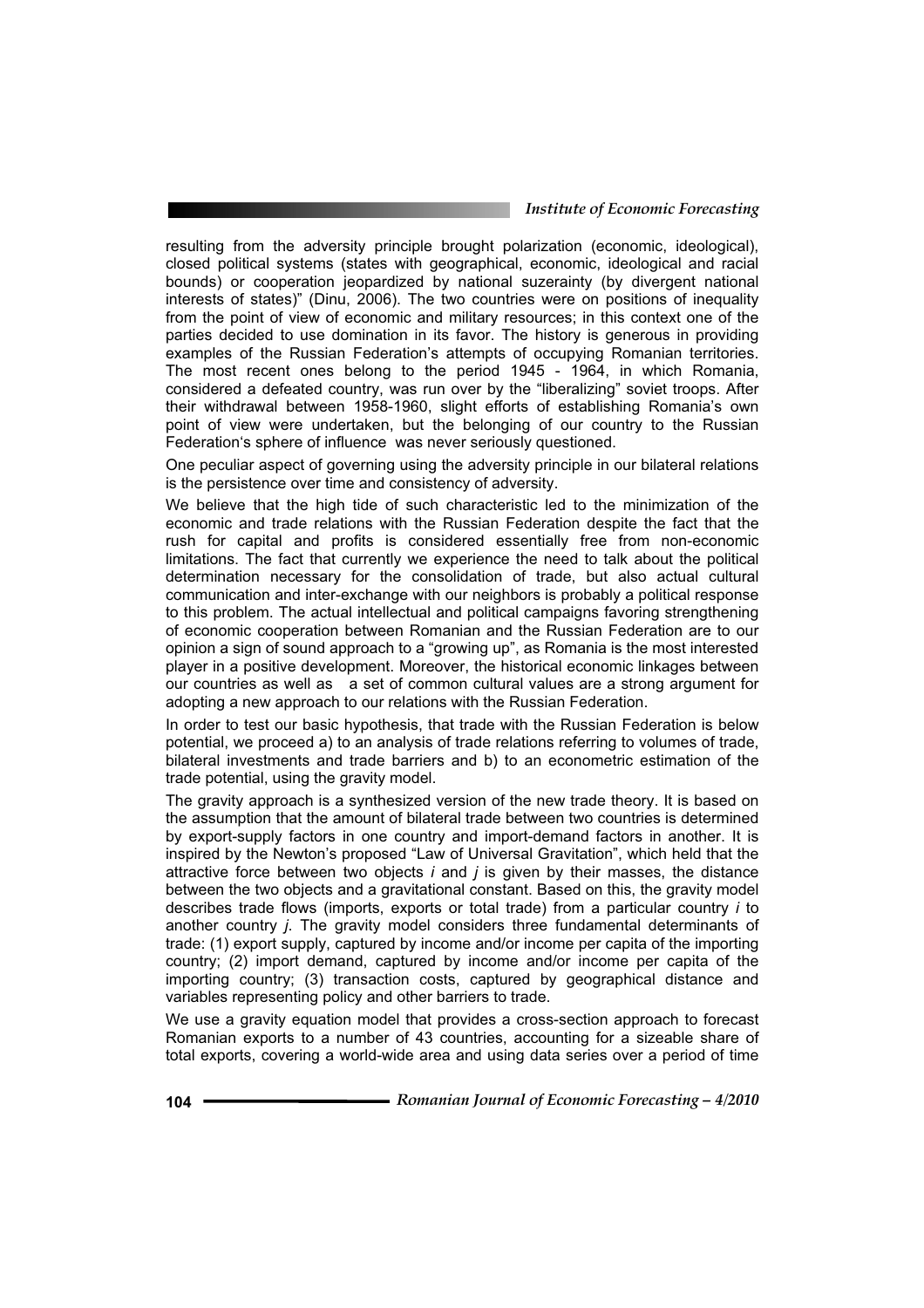between 1993 and 2008. We concentrate mostly on the forecasted dynamics of the trade and indeed we find out that if real exports would have followed the patterns specified by the model between 1993 and 2007, in 2008, exports to the Russian Federation stood at 2,317 current billion dollars, 258% higher than the registered real level.

# **Current bilateral trade between Romania and the Russian Federation**

In 2008, the share of Romanian exports to the Russian Federation, expressed as a percentage of the total Romanian exports was only 1.9%, which makes the Russian Federation the thirteenth export destination. In other words, few Romanian products have reached the the Russian Federation consumers, as compared to those that reached other European markets. In the same year, the share of imports originating in the Russian Federation in the aggregate Romanian imports was 6.2%, as it can be observed in the graphic below:

**Graphic 1** 

# **Bilateral Trade Flows between Romania and the Russian Federation, 1999 – 2008**



- million Euros, Exports FOB, Imports CIF -

*Source: Authors' computation, based on National Institute of Statistics data.* 

As shown above, the deficit in bilateral trade with the Russian Federation is large, registering a significant gap especially since 2005 (from 1694 million to 2503 million). Much of this deficit is explained by massive imports of energy resources that amount to approximately 90% of the total value of products imported from the Russian Federation to Romania (at the end of last year, crude oil and oil products accounted for 48.1% of the Russian Federation total imports of energy and natural gas - 39.1%). The economic interpretation of this data is analogous to the one of Romanian exports in the Russian Federation: except for energy resources, few Russian products reached the Romanian market in 2008. It does not mean that importing natural resources is lacking significance; on the contrary, it underlines an important economic dependence of Romania on the Russian Federation markets.

Regarding the EU, the Russian Federation is one of its key trading partners. Trade between the two economies has seen high growth rates over the last years. The EU is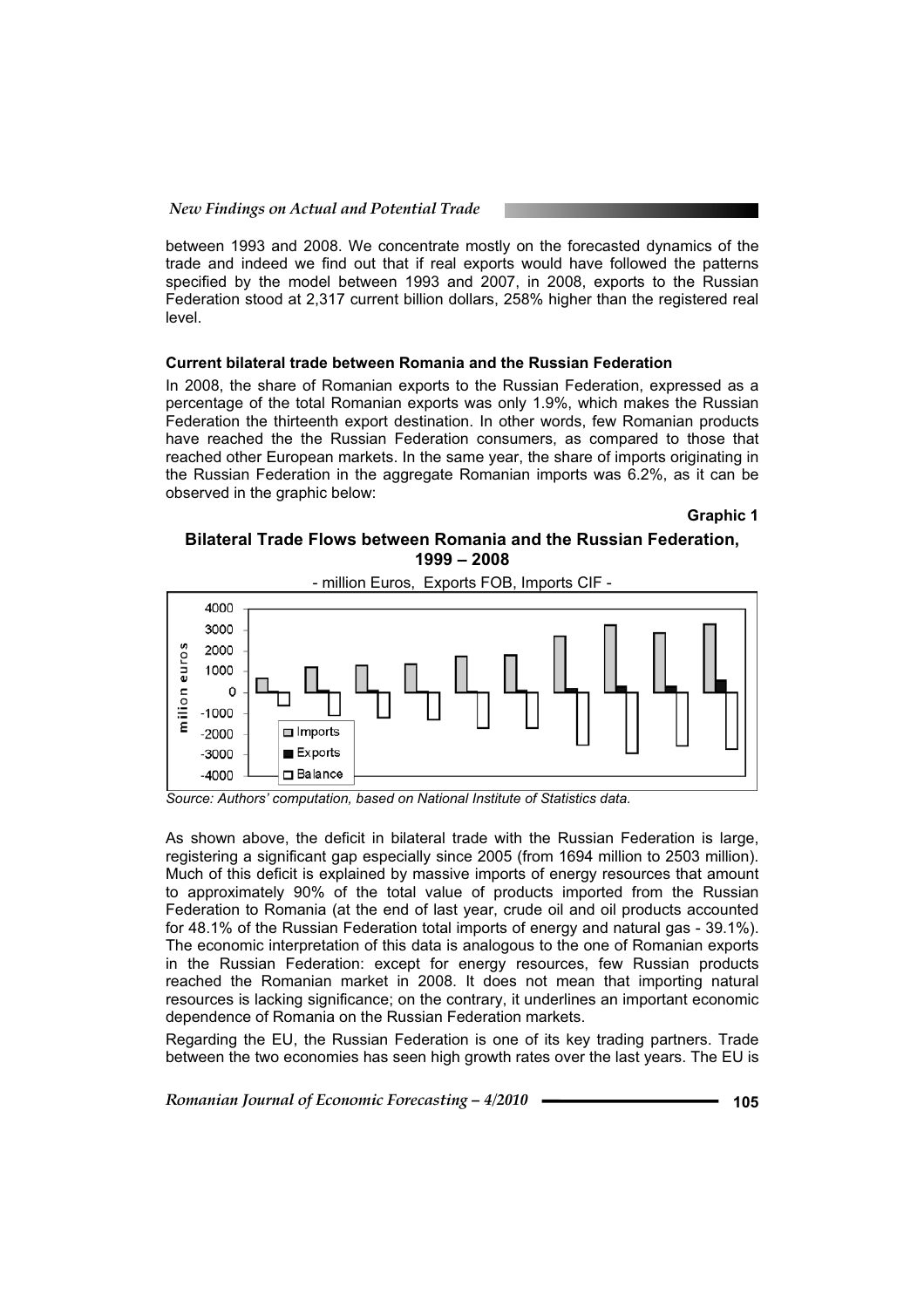the Russian Federation's main trading partner, accounting for 52.3 % of its overall trade turnover in 2008 and the most important investor in the Russian Federation. Ongoing WTO accession negotiations and those on a new agreement to replace the current Partnership and Co-operation Agreement and the implementation of the EU-Russian Federation Common Economic Space (CES) are important topics of EU-Russian Federation trade relations. EU good exports to the Russian Federation in 2008 amounted to €105 billion, meanwhile, EU goods imports from the Russian Federation reached  $\epsilon$ 173.2 billion, the latter being mainly energy and mineral fuel products (68.2%), manufactured goods, chemicals and raw materials. EU exports to the Russian Federation are diversified, covering nearly all categories of machinery and transport equipment, manufactured goods, food and live animals. The Russian Federation imports European products, but does not capitalize its domestic production in the European market. In any case, important Russian exports to the European Union positioned the country as the  $3<sup>rd</sup>$  trade partner of the EU in 2007, according to the Directorate General for Trade of the European Commission.

In respect to the Russian Federation's major trading partners, Romania was not among the first twenty import partners in 2007 and was ranked 11<sup>th</sup> as an export destination for the Russian domestic production after Japan and India and before Bulgaria and Iran. The Russian Federation's main imported products came from China, Ukraine, Japan, Belarus, Korea and the United States..

From this data we can see relatively low development of trade between Romania and its neighbor, except for those products that represent energy resources, which would support our primary hypothesis that trade with the Russian Federation on the export part is of low volume.

Consequently, two issues arise:

- a) At microeconomic level: What are the real trade conditions and factors that affect exports to the Russian Federation? Which products could be exported and what are the markets that are not fully covered by the Russian Federation producers and might be of interest to Romanian producers? For an answer, we look in the following section at data on tariffs and foreign direct investment in the Russian Federation to have a better understanding of both what happens in the Russian Federation markets and trade barriers to Romanians exporters;
- b) At macroeconomic level: What is the export potential to the Russian Federation and how important is the difference between it and real exports? In order to answer this question, we use the gravity model in section III of the paper.

# **The micro perspective of exports to the Russian Federation**

For a first glance into what is demanded by the Russian Federation market, but produced elsewhere, the structure of the Russian Federation imports in 2006 and 2007 is highlighted in the following table.

Fortunately, Romanian exports to the Russian Federation were oriented towards satisfying the domestic demand in the Russian Federation resulting from the structure of the Russian Federation imports.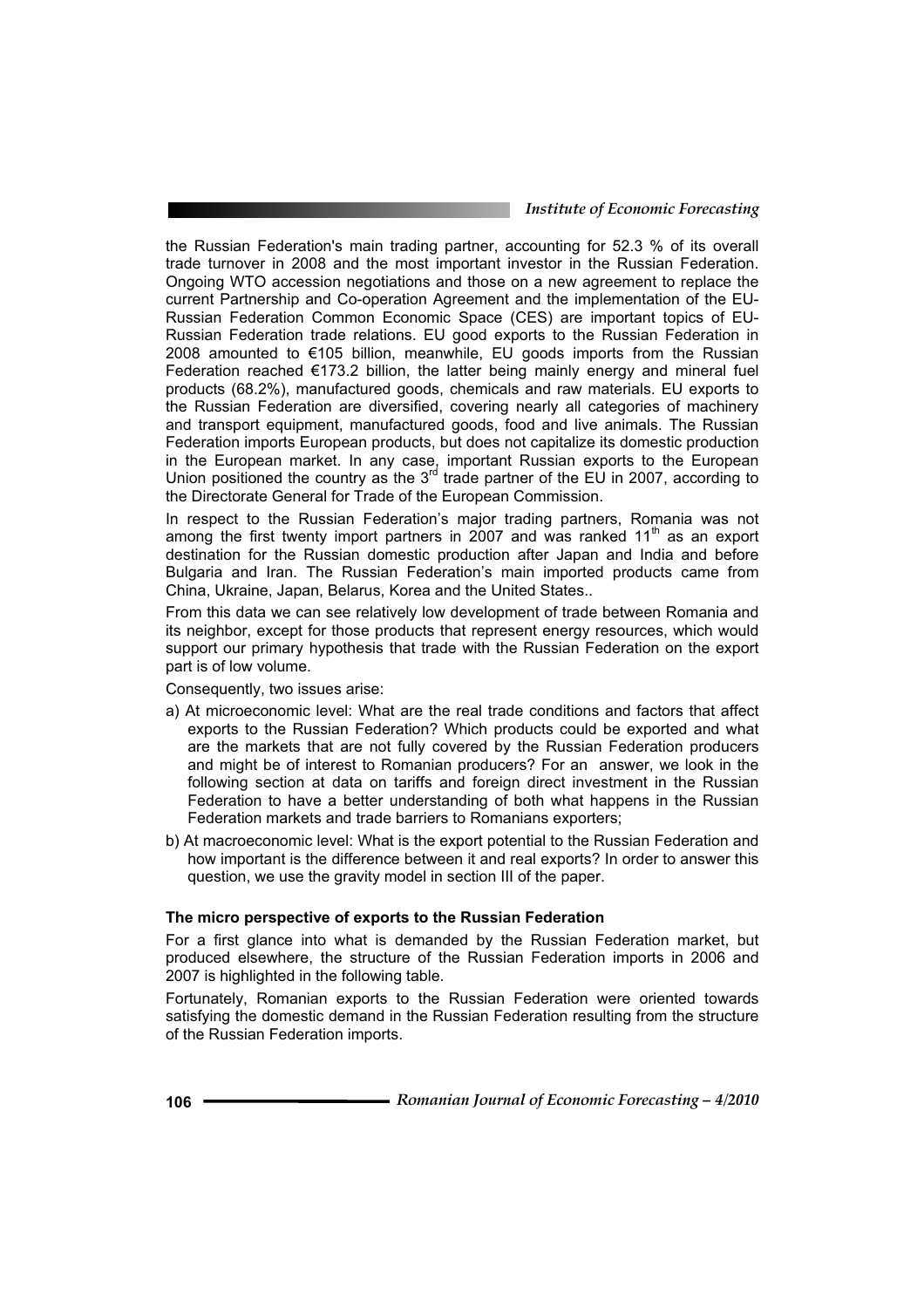# **Table 1**

# **Imports of the Russian Federation, in US dollars at current prices (millions), 2006, 2007**

| <b>Structure of the Russian Federation</b><br>imports 2006 |            | <b>Structure of the Russian Federation</b><br>imports 2007 |        |  |
|------------------------------------------------------------|------------|------------------------------------------------------------|--------|--|
| <b>Product</b>                                             | Value      | <b>Product</b>                                             | Value  |  |
| Manufactures                                               |            | 132711 Manufactures                                        | 185622 |  |
| Machinery and transport                                    |            | Machinery and transport                                    |        |  |
| equipment                                                  |            | 69606 equipment                                            | 106538 |  |
| <b>Agricultural products</b>                               |            | 23377 Automotive products                                  | 32934  |  |
| Food                                                       |            | 21782 Agricultural products                                | 26884  |  |
| Automotive products                                        | 20012 Food |                                                            | 25184  |  |
| Chemicals                                                  |            | 18344 Chemicals                                            | 21017  |  |
| Office and telecom                                         |            | Office and telecom                                         |        |  |
| equipment                                                  |            | 14298 equipment                                            | 18888  |  |
| Telecommunications                                         |            |                                                            |        |  |
| equipment                                                  |            | 8701 Clothing                                              | 14505  |  |
|                                                            |            | Telecommunications                                         |        |  |
| Clothing                                                   |            | 8103 equipment                                             | 12536  |  |
| Fuels and mining products                                  |            | 6238 Iron and steel                                        | 8415   |  |
| Iron and steel                                             |            | 5779 Fuels and mining products                             | 8234   |  |
| Pharmaceuticals                                            |            | 5668 Pharmaceuticals                                       | 6824   |  |
| Electronic data processing                                 |            | Electronic data processing                                 |        |  |
| and office equipment                                       |            | 4924 and office equipment                                  | 5761   |  |
| <b>Textiles</b>                                            |            | 3613 Textiles                                              | 4408   |  |
| Fuels                                                      |            | 2035 Fuels                                                 | 2768   |  |
| Integrated circuits and                                    |            | Integrated circuits and                                    |        |  |
| electronic components                                      |            | 674 electronic components                                  | 590    |  |

*Source: WTO, Time series,* 

*http://stat.wto.org/StatisticalProgram/WSDBViewData.aspx?Language=E.*

In 2006, for example, vehicles were exported to the Russian Federation (other than railway rolling stock) up to 41.2%, machinery, appliances and electrical equipment had a 24% share, plastics and related items represented 6.2% of the Romanian exports to the Russian Federation market, products of chemical industry and related industries (inorganic chemicals, pharmaceuticals) accounted for 6% of Romanian exports and furniture mere 3.2%.

Regarding the structure of our exports to the Russian Federation, it should be also noted that, despite Romania's important agricultural potential and the Russian Federation's high demand for fresh fruit and vegetables (mainly determined by climate and agricultural potential), agricultural products are not among the main Romanian exports. The following countries have supplied the the Russian Federation market: Ukraine, Moldova, Turkey, Greece, Spain, Bulgaria, Hungary, Poland and the Caucasus states.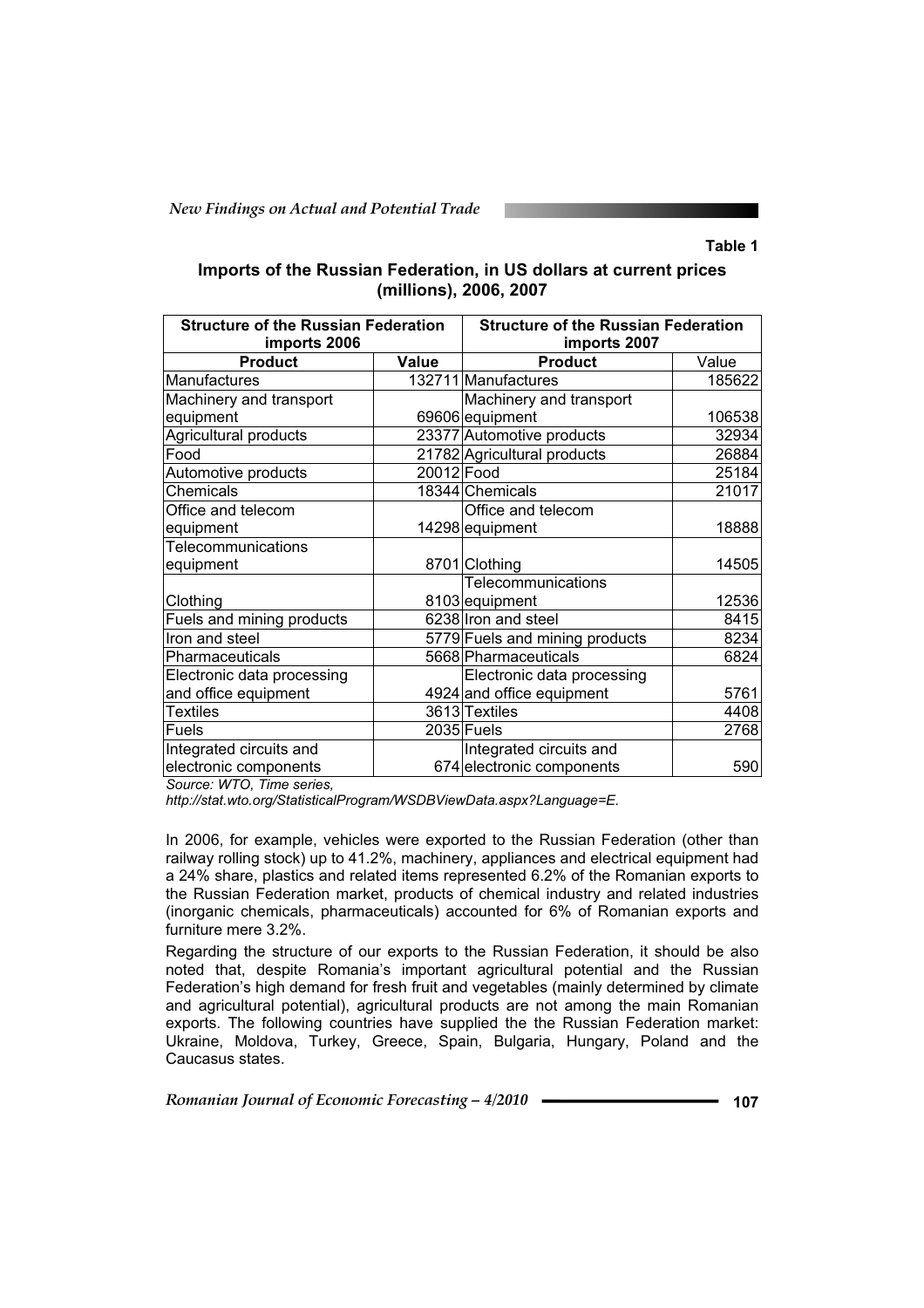Unfortunately, in quantitative terms, Romanian imports have covered only a small part of the Russian Federation's demand for some important import items. This can be observed in the table below (table 2):

## **Table 2**

| Coverage of the Russian Federation Import Demand by Romanian |
|--------------------------------------------------------------|
| Exports, 2006                                                |

| <b>Product description</b>                                                                               | <b>Russian</b><br><b>Federation's</b><br>imports from<br>Romania,<br>value, 2006,<br><b>US\$ thousand</b> | <b>Russian</b><br><b>Federation's</b><br>imports from world,<br>value, 2006.<br><b>US\$ thousand</b> | Share of<br>Romanian imports<br>in the Russian<br><b>Federation's</b><br>imports from<br>world,<br>$%$ , 2006 |
|----------------------------------------------------------------------------------------------------------|-----------------------------------------------------------------------------------------------------------|------------------------------------------------------------------------------------------------------|---------------------------------------------------------------------------------------------------------------|
| Pharmaceutical products                                                                                  | 8,434.13                                                                                                  | 6,579,933                                                                                            | 0.1282                                                                                                        |
| Meat and edible meat offal                                                                               | 32                                                                                                        | 4,498,063                                                                                            | 0.0007                                                                                                        |
| Articles of apparel and<br>clothing accessories, knitted<br>or crocheted and not knitted<br>or crocheted | 1,329.01                                                                                                  | 1,489,044                                                                                            | 0.893                                                                                                         |
| Other ready-made textile<br>articles; sets; worn clothing                                                |                                                                                                           |                                                                                                      |                                                                                                               |
| and worn textile articles; rags                                                                          | 4,945                                                                                                     | 386,614                                                                                              | 1.2791                                                                                                        |
| Iron and steel                                                                                           | 1,127                                                                                                     | 3,579,115                                                                                            | 0.0315                                                                                                        |
| Articles of iron or steel                                                                                | 13,514                                                                                                    | 3,747,650                                                                                            | 0.3606                                                                                                        |
| Vehicles other than railway or<br>tramway rolling-stock, and<br>parts and accessories thereof            | 154,323.04                                                                                                | 18,669,742                                                                                           | 0.8266                                                                                                        |
|                                                                                                          |                                                                                                           |                                                                                                      |                                                                                                               |

*Source: Authors' computation, based on data of the International Trade Centre.* 

Overall data indicates a low presence of Romanian goods on the Russian Federation market, despite the significant Russian Federation demand for world imports, and the geographical proximity between the two countries. We can see that Romanian exports of meat and edible meat offal covered the Russian Federation's import demand to an extent of 0.0007%, meaning that Romanian import products have an insignificant share in the Russian Federation market. Romania covers approximately 1% of the Russian Federation's demand for textiles, despite of the fact that textiles are among Romania's top exporting products to the world.

From a microeconomic point of view, the low volume of exports to the Russian Federation is determined in our opinion by a series of key factors, summarized as follows:

- a) Unwillingness of the Romanian entrepreneurs to initiate and develop trade relations with the Russian Federation, explained by cultural and ideological factors mentioned in the previous section;
- b) Insufficient information and knowledge of the Russian Federation market;
- c) Insufficient involvement of the Romanian government in promoting business opportunities in the Russian Federation;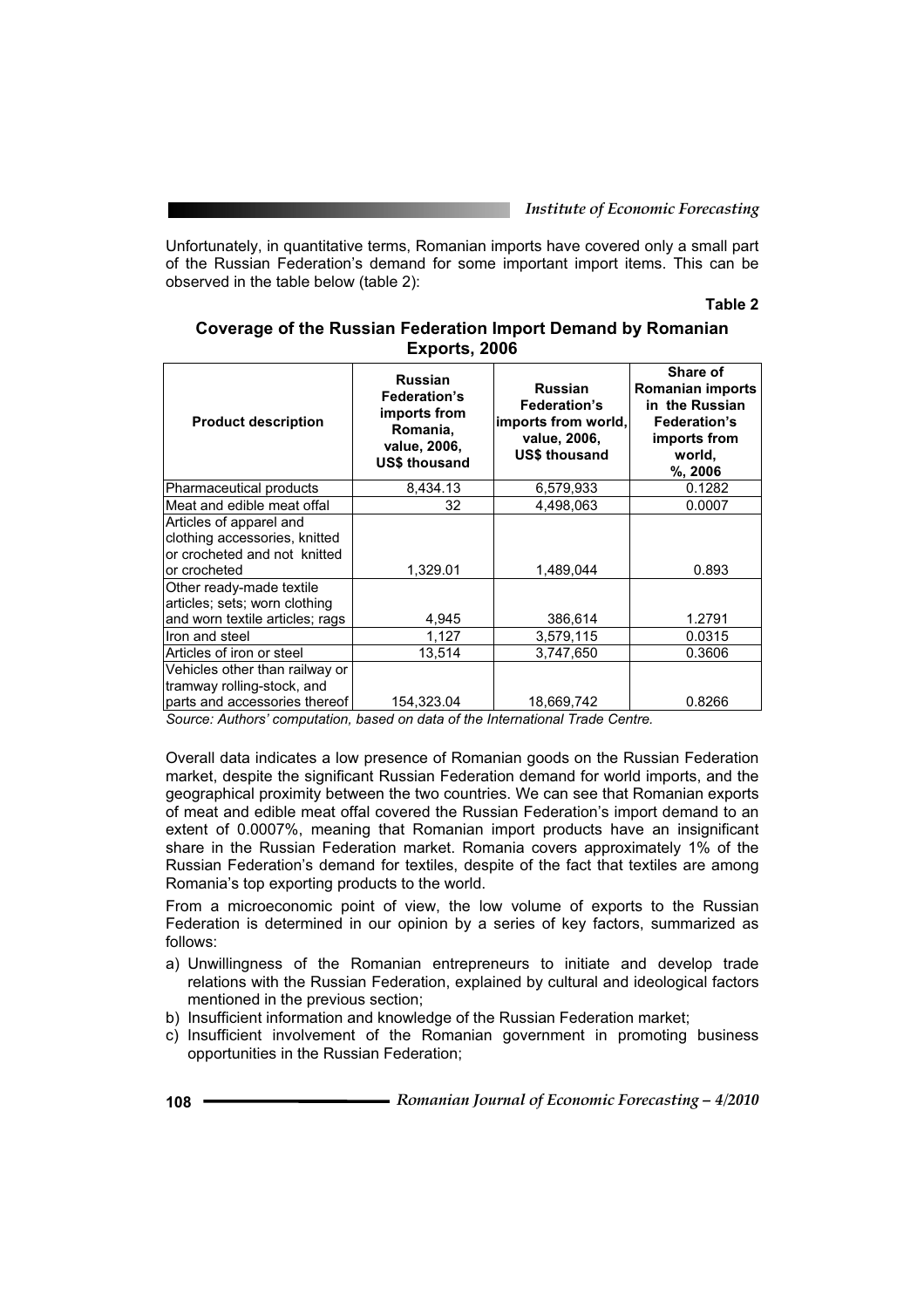d) Low competitiveness of Romanian products. As opposed to the years dating back before 1989, when the COMECON (Council for Mutual Economic Assistance) meant that competitiveness was not necessarily the driving engine to commercial trade, our lack of competitiveness on the global market is a key element for exporting to the Russian Federation.

e) Trade barriers to the Russian Federation market.

It is worth remembering that in the context of Romania's integration into the European Union, the competences of Romania in trade policy are related exactly to the first four factors mentioned, which refer to two main directions: promotion of exports and macroeconomic policies for increasing competitiveness. In other words, priority must be given by the Romanian stakeholders, including the state, to boosting the level of trade with the Russian Federation, by policy instruments, such as fiscal, credit and monetary ones.

Regarding the last difficulty to export to the Russian Federation, a number of operational difficulties which hamper exports to the Russian Federation have been identified. We present a selection of those limitations to exports, as analyzed by the Romania-Russian Federation Chamber of Commerce:

- Custom duties of up to 20%, depending on the products;
- Unofficial fees and commissions, throughout the import operations;
- Red tape issues and excessive delay in carrying out the formalities for import operations or sale on the domestic market;
- Insufficient transparency for import procedures, especially regarding the documentation;
- Difficulty in obtaining certain import licenses;
- The frequent change of internal legislation;
- Prohibitive technical standards;
- Lack of coordination between the Russian Federation legislation and the WTO and the EU;
- Considerable promotion costs:
- Support from a local partner for the smooth running of exports.

The World Trade Forum has also reported problems in the developing of trade transactions with the Russian Federation partners in the 2008/2009 Global Competitiveness Report: "the Russian Federation is ranked 51<sup>st</sup>, up seven places from last year. The Russian Federation's main strengths are its large market size and improving macroeconomic stability (partly thanks to windfall oil revenues). However, to further improve its competitiveness, the country must tackle a number of structural weaknesses. Of major concern is a perceived lack of government efficiency  $(116<sup>th</sup>)$ , the lack of independence of the judiciary in meting out justice  $(109<sup>th</sup>)$ , and more general concerns about government favoritisms in its dealings with the private sector. Private institutions also get poor marks, with corporate ethics in the country placing the Russian Federation 112th overall on this indicator. In addition, goods and financial markets are inefficient by international standards (ranked  $99<sup>th</sup>$  and  $112<sup>th</sup>$ , respectively). All these areas make it very difficult to do business in the country and should be addressed to place the country on a more sustainable development path going forward".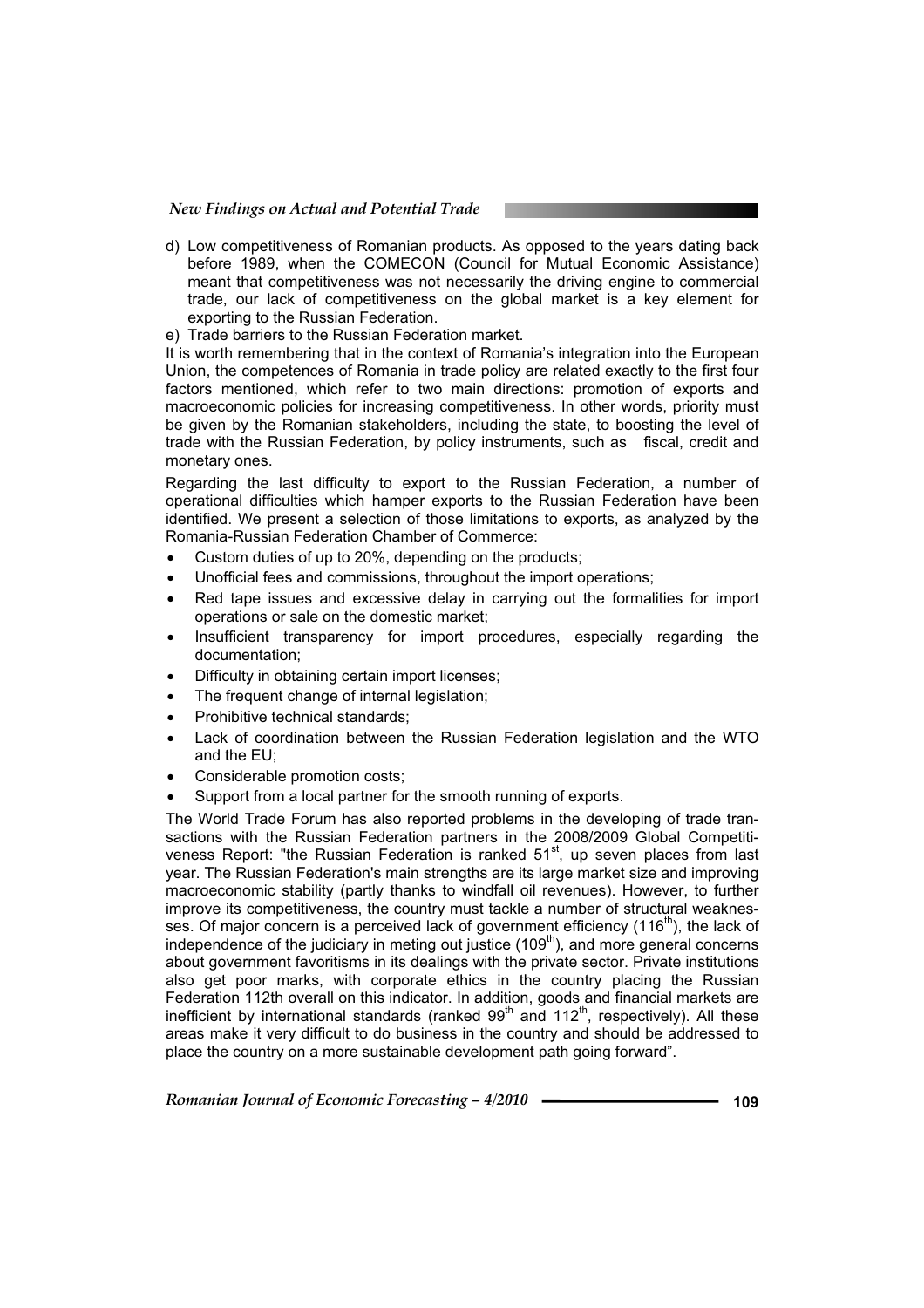Structural deficiencies of the functioning of free markets is shown also by the particularly low score in the Russian Federation's Economic Freedom Index, calculated by the Heritage Foundation, the country ranking among the last  $(146<sup>th</sup>$  of a total of 179 countries). Regarding "business freedom", the report concerning the Russian Federation mentions that "obtaining a business license takes much more than the world average of 18 procedures and 225 days". Regarding trade freedom, in relation to global trade, "the Russian Federation's weighted average tariff rate was 9.6 percent in 2005. Prohibitive tariffs, quotas, and services market access barriers, import and export restrictions, discriminatory import and export taxes, charges, and fees, non-transparent regulations and standards, discriminatory licensing, registration, and certification; complex and non-transparent customs valuation; customs fees, arbitrary and inefficient customs administration, subsidies, corruption, and weak enforcement of intellectual property rights add to the cost of trade." Foreign and domestic investment show a similar picture : the government tends to prefer joint ventures with foreign companies as a minority shareholder, investment is prohibited in many areas and government approval is required for all investments over 2 million dollars.

Regarding the WTO non-members' basic trade policy instruments, tariffs and different import taxes (depending on the type of product) are applied. The average ad valorem tariff the Russian Federation applied in 2008 for products imported from Romania is 15.3%, which is quite a high level. The products affected by the highest import taxes were the following: prepared foodstuffs, beverages, spirits and tobacco (31.74%), live animals and animal products (30.5%), leather (27.34%), footwear (24.33%), agricultural products (21.83%) and textiles and textile articles (16.58%).

The tariffs applied to Romanian products are shown in Table 3.

**Table 3**

#### **Tariffs applied by the Russian Federation, based on 2008 data using Harmonized System Nomenclature Rev. 07, to products originating from Romania**

| <b>Product</b>                                                        | <b>Total ad valorem</b><br>equivalent tariff % |
|-----------------------------------------------------------------------|------------------------------------------------|
| Prepared foodstuffs; beverages, spirits and vinegar; tobacco and      |                                                |
| manufactured tobacco substitutes                                      | 31.74                                          |
| Live animals; animal products                                         | 30.5                                           |
| Raw hides and skins, leather, fur skins and articles thereof;         |                                                |
| saddle and harness; travel goods, handbags and similar                |                                                |
| containers; articles of animal gut (other than silkworm gut)          | 27.34                                          |
| Footwear, headgear, umbrellas, sun umbrellas, walking-sticks,         |                                                |
| seat-sticks, whips, riding-crops and parts thereof; prepared          |                                                |
| feathers and articles made therewith; artificial flowers; articles of |                                                |
| human hair                                                            | 24.33                                          |
| Miscellaneous manufactured articles                                   | 23.37                                          |
| Agricultural Products                                                 | 21.83                                          |
| Arms and ammunition; parts and accessories thereof                    | 20                                             |
| Natural or cultured pearls, precious or semi-precious stones,         | 19.2                                           |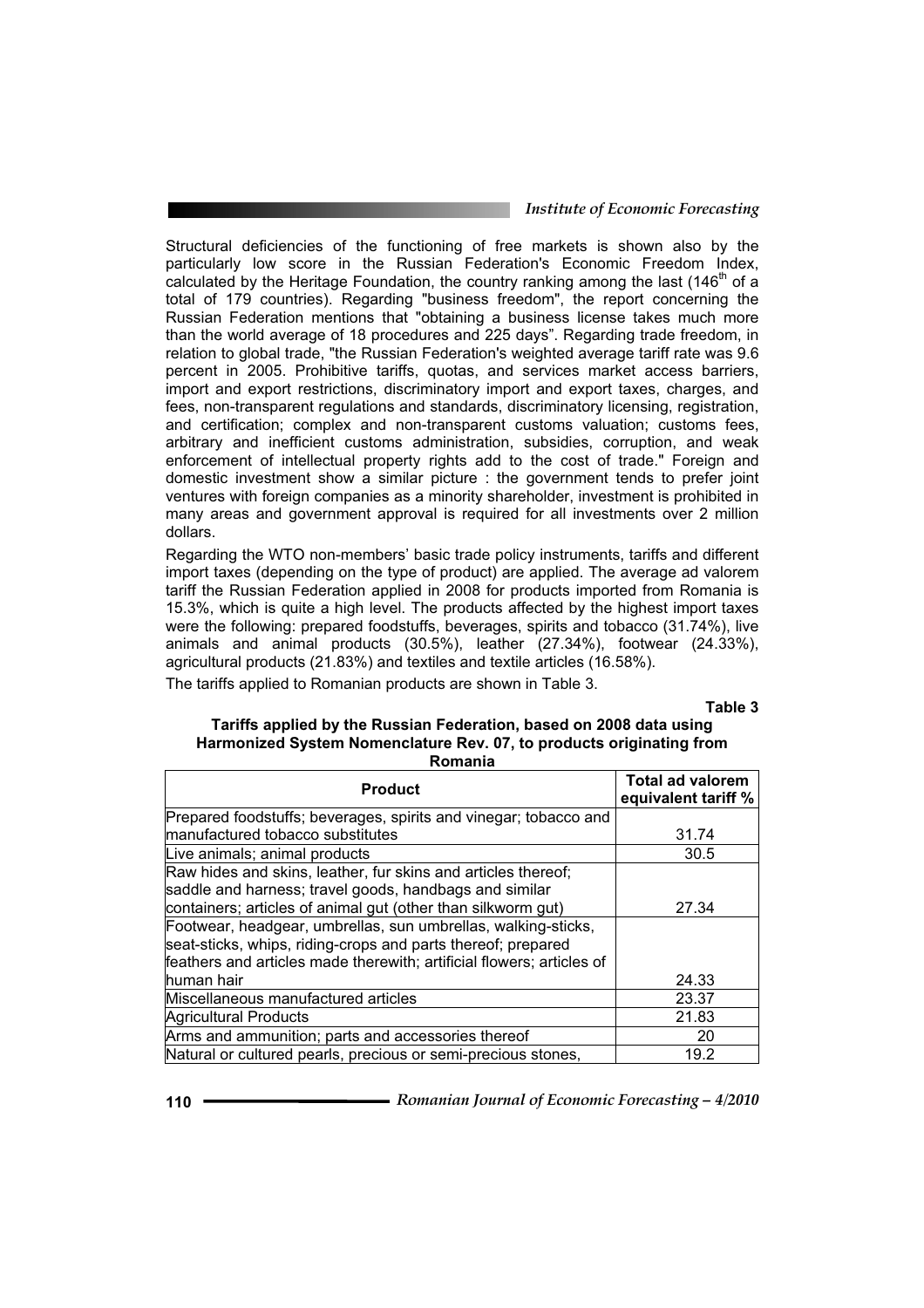## *New Findings on Actual and Potential Trade*

| <b>Product</b>                                                   | <b>Total ad valorem</b><br>equivalent tariff % |
|------------------------------------------------------------------|------------------------------------------------|
| precious metals, metals clad with precious metal, and articles   |                                                |
| thereof; imitation jewellery; coin                               |                                                |
| Textiles and textile articles                                    | 16.58                                          |
| Articles of stone, plaster, cement, asbestos, mica or similar    |                                                |
| materials; ceramic products; glass and glassware                 | 16.48                                          |
| Wood and articles of wood; wood charcoal; cork and articles of   |                                                |
| cork; manufactures of straw, of esparto or of other plaiting     |                                                |
| materials; basket ware and wickerwork                            | 15.53                                          |
| Vehicles, aircraft, vessels and associated transport equipment   | 13.92                                          |
| Animal or vegetable fats and oils and their cleavage products,   |                                                |
| prepared edible fats; animal or vegetable waxes                  | 13.78                                          |
| Vegetable products                                               | 13.62                                          |
| Plastics and articles thereof; rubber and articles thereof       | 12.19                                          |
| Pulp of wood or of other fibrous cellulose material; recovered   |                                                |
| (waste and scrap) paper or paperboard; paper and paperboard      |                                                |
| and articles thereof                                             | 10.82                                          |
| Industrial Products                                              | 9.65                                           |
| Base metals and articles of base metal                           | 9.13                                           |
| Products of the chemical or allied industries                    | 7.85                                           |
| Machinery and mechanical appliances; electrical equipment;       |                                                |
| parts thereof; sound recorders and reproducers, television image |                                                |
| and sound recorders and reproducers, and parts and               |                                                |
| accessories of such articles                                     | 5.28                                           |
| Optical, photographic, cinematographic, measuring, checking,     |                                                |
| precision, medical or surgical instruments and apparatus; clocks |                                                |
| and watches; musical instruments; parts and accessories thereof  | 4.97                                           |
| Mineral products                                                 | 3.08                                           |
| Works of art, collection pieces and antiques                     | $\Omega$                                       |

*Source: International Trade Centre database.* 

Together with trade, the flows of foreign direct investment are also of importance for the analysis of the development of the economic relations between Romania and the Russian Federation.

The former was actually the first in the top 10 recipients of FDI inflows, between 2006 and 2007, in South-East Europe and the CIS. In 2007, FDI inflows to the Russian Federation grew by 62%, reaching \$52 billion, as an effect of development of the domestic consumer market and the liberalization of markets, particularly the electricity one. Consequently, foreign transnational companies increased their investments in energy and natural-resource-related projects. Examples in 2007 include the framework agreements of the oil and gas TNCs StatoilHydro (Norway) and Total (France) with state-controlled Gazprom on the development of the large Shtokman field - the world's largest untapped natural gas deposit. Even with the recent upsurge, the overall FDI potential of the Russian Federation remains higher than its performance.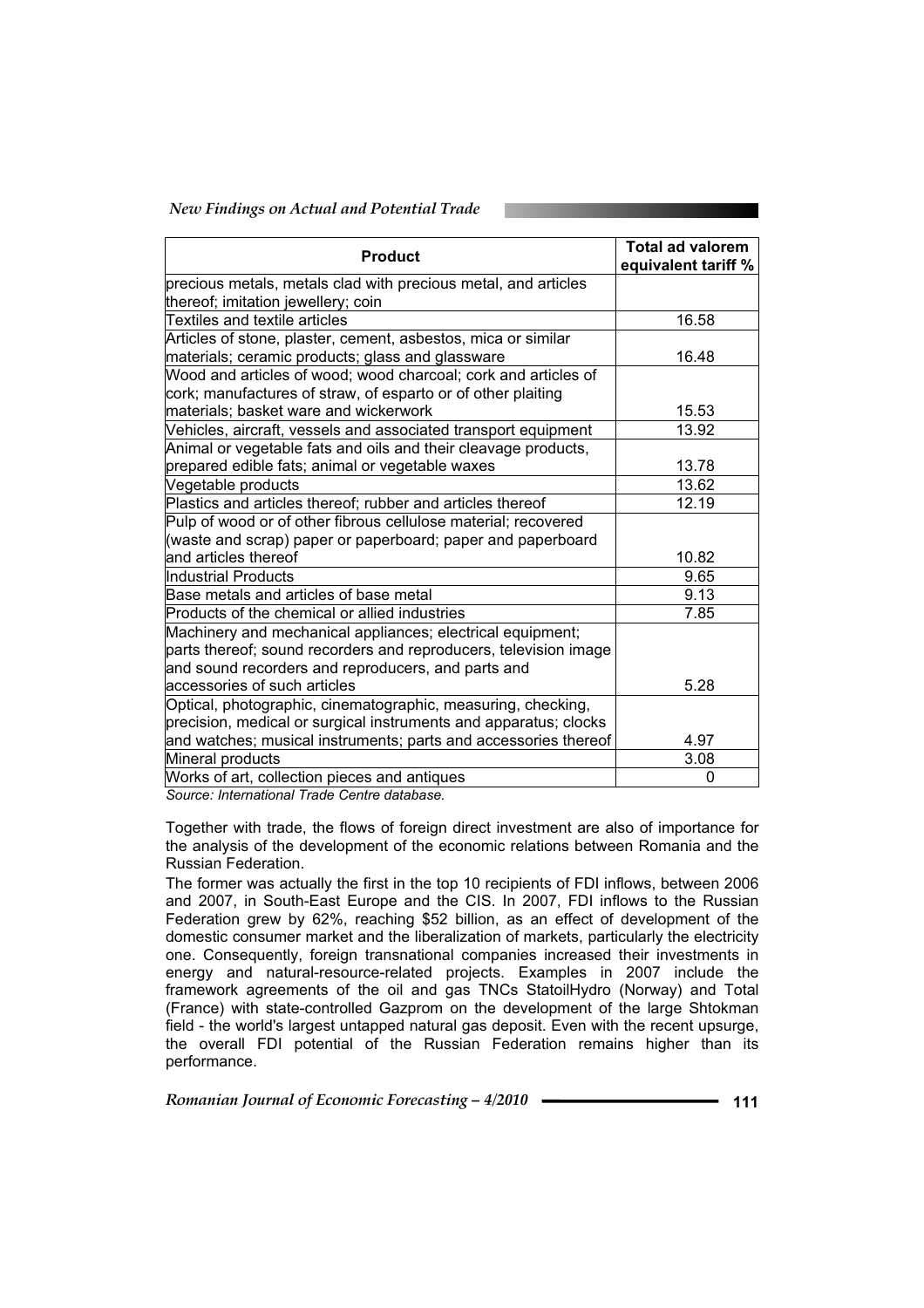As for the number of foreign companies, the Russian Federation is among the ten countries with the largest number of foreign affiliates of large multinational companies that operate in the country, as it can be noticed in the table below (Table 4), though not as many as in Romania:

#### **Table 4**

| Country                   | <b>Foreign Affiliates, number</b> |
|---------------------------|-----------------------------------|
| <b>Brazil</b>             | 20,181                            |
| China                     | 16,954                            |
| Mexico                    | 9,944                             |
| Romania                   | 4,547                             |
| India                     | 2,727                             |
| Taiwan Province of China  | 2,62                              |
| Malaysia                  | 1,803                             |
| <b>Russian Federation</b> | 1,756                             |
| Republic of Korea         | 1,676                             |
| Thailand                  | 1,641                             |
|                           |                                   |

# **Top 10 Countries, by the Number of Foreign Affiliates, 2006**

*Source: International Trade Centre.* 

The sectors with a high investment potential in the Russian Federation, including Romanian investors, are the following, according to the FDI data in the table below (Table 5):

# **Table 5**

# **Top FDI by sectors in the Russian Federation, 2006**

| <b>Sector</b>                                     | <b>Foreign Direct Investment</b><br>Inflows, 2006, million \$ |
|---------------------------------------------------|---------------------------------------------------------------|
| Petroleum                                         | 4,313.0                                                       |
| Business activities                               | 3,210.0                                                       |
| Finance                                           | 1,502.0                                                       |
| Wholesale and retail trade                        | 840.0                                                         |
| Food, beverages and tobacco                       | 629.0                                                         |
| Non-metallic mineral products                     | 481.0                                                         |
| Transport, storage and communications             | 379.0                                                         |
| Wood and wood products                            | 377.0                                                         |
| Chemicals and chemical products                   | 282.0                                                         |
| Construction                                      | 271.0                                                         |
| Metal and metal products                          | 221.0                                                         |
| Rubber and plastic products                       | 208.0                                                         |
| Mining and quarrying                              | 208.0                                                         |
| Agriculture and hunting                           | 190.0                                                         |
| Motor vehicles and other transport equipment      | 172.0                                                         |
| Machinery and equipment                           | 127.0                                                         |
| Community, social and personal service activities | 60.0                                                          |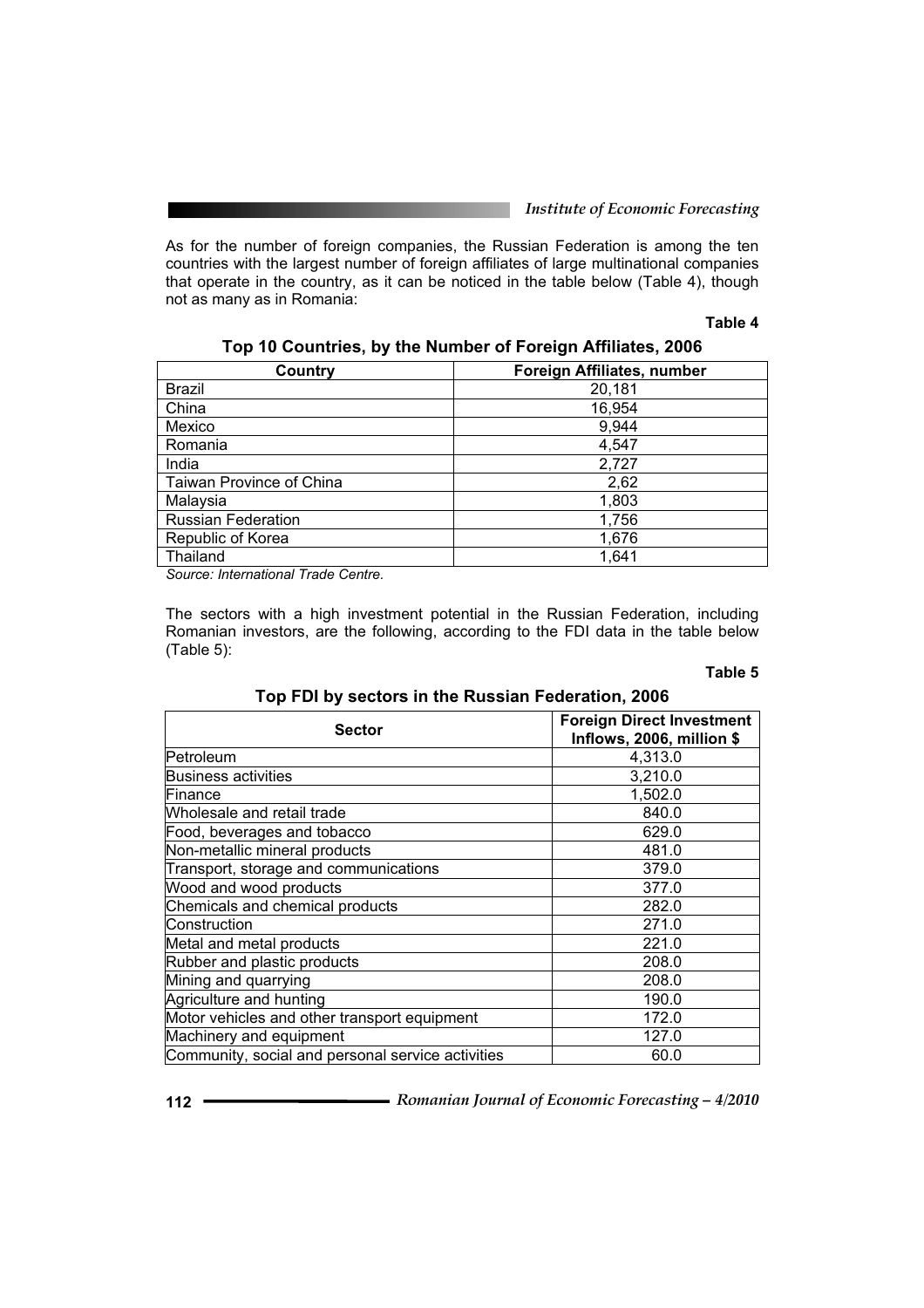*New Findings on Actual and Potential Trade* 

| <b>Sector</b>                             | <b>Foreign Direct Investment</b><br>Inflows, 2006, million \$ |
|-------------------------------------------|---------------------------------------------------------------|
| Unspecified secondary                     | 54.0                                                          |
| Electricity, gas and water                | 50.0                                                          |
| Electrical and electronic equipment       | 34.0                                                          |
| Health and social services                | 26.0                                                          |
| Hotels and restaurants                    | 21.0                                                          |
| Textiles, clothing and leather            | 10.0                                                          |
| Coke, petroleum products and nuclear fuel | 7.0                                                           |
| Forestry and Fishing products             | 4.0                                                           |
| Public administration and defence         | 1.0                                                           |
| Education                                 | 1.0                                                           |

*Source: International Trade Centre* 

By examining the structure of the foreign direct investment made in the Russian Federation, we can reach valuable conclusions regarding investment priorities for Romanian exporters interested in the Russian Federation market. The significance of these data is double for Romanian exporters: the sectors which attracted most of the FDI flows are more developed and profitable, meanwhile the rest of the sectors are still to be invested into, representing different alternatives to be studied by the Romanian business environment,.

Also, Romanian investors should keep in mind other important aspects related to foreign investment in the Russian Federation, one of them being the recent approval of the industries deemed to be of national or strategic importance. Among these, we mention the nuclear and radioactive materials, military-related activities, large-scale radio and television broadcasting, the exploration for and, extraction of natural resources on subsoil plots of federal importance, extraction of biological resources from waters and large-scale printing and publishing activities. According to the new Russian Federation law, approved in May 2008, "private foreign investors need the consent of a government commission before they can acquire direct or indirect control over any strategic company. While foreign state-owned firms or international organizations are not allowed to own majority shares in a strategic company, they may acquire up to 25% of the equity shares. A foreign investor does not need permission (a) if, at the time of the investment, it already controls more than 50% of a strategic company (non-subsoil); or (b) if it acquires up to 50% of the shares in a subsoil company which the Russian Federation owns or controls more than 50%. However, permission is always required if the foreign investor is a state-owned firm." (1)

Despite the major overall FDI inflows and outflows of the Russian Federation, the country is not among the top ten countries that invested in Romania in 2007. The first 10 countries according to their share in FDI in Romania on the 31st December 2007 were: Austria 21.4 %, the Netherlands, 16.3%, Germany 11.7%, France 8.8%, Greece, 7.5%, Italy, 6.1%, Switzerland 5.1%, Cyprus, 4.7%, Turkey 1.9%, Hungary 1.7%, Luxembourg 1.5%, the USA 1.4%, other countries 11.9%.

Actually, the peak year of the number of the Russian Federation companies registered in Romania was 1992, when 42 companies were registered. The few Russian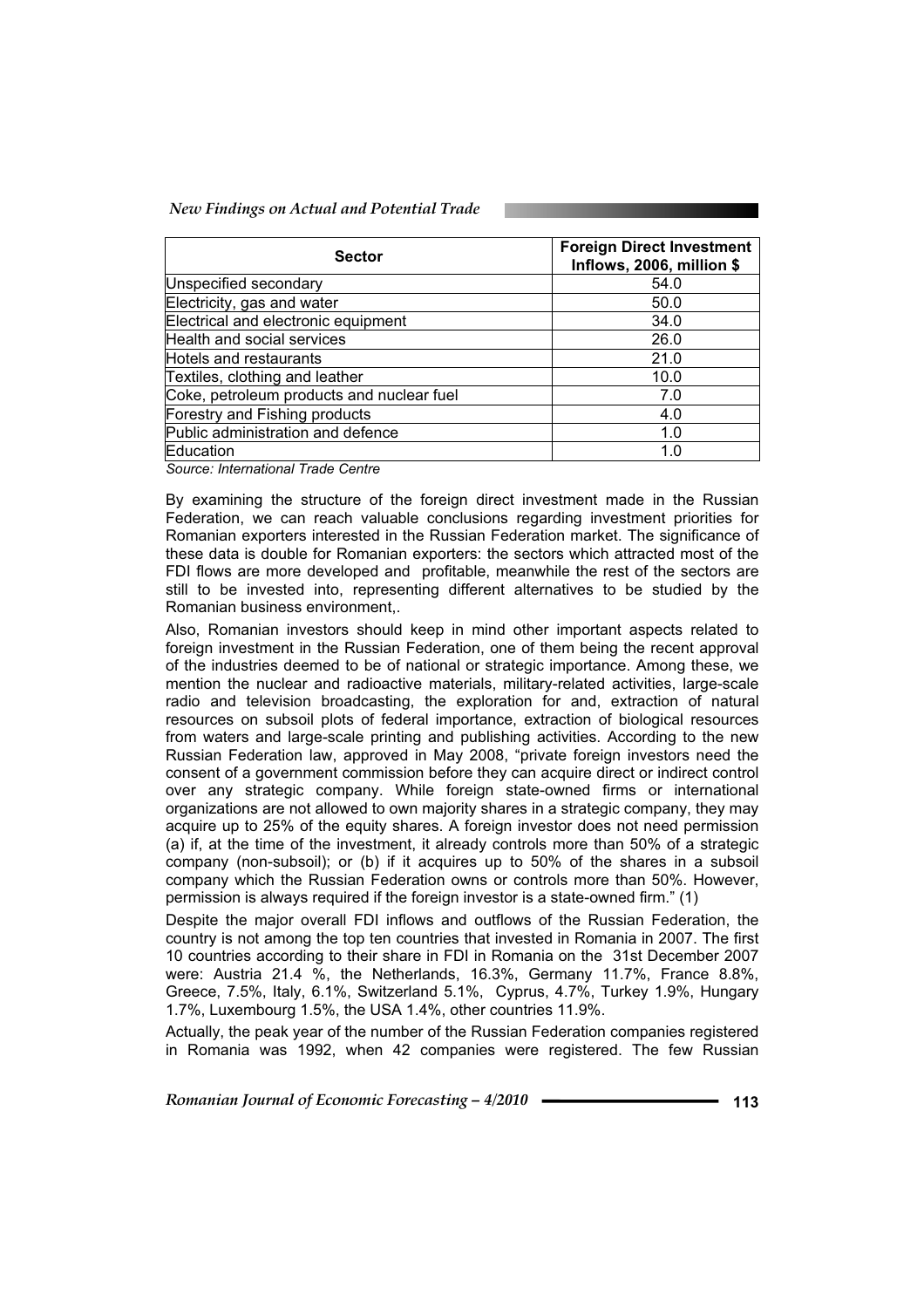investors in Romania have preferred placing their capital in two main industrial areas: metallurgy and oil industry. Some of the major Russian companies that have invested in Romania are: LukOil, Ruskii Aliuminii (Alor Oradea), OMZ (Upet, Targoviste), TMK-Sinatra Handel (ARTROM Slatina), Mecel (COS Targoviste Industry and Plain-Turzii), Temerso (Republic of SA Bucharest), Tehnosteel.

At this stage of the paper we focus on trade barriers to Romanian exporters and the specificity of markets in the Russian Federation. This is valuable information because it will explain, together with the findings of the gravity model used in the following section, the difference between potential and actual exports to the Russian **Federation** 

# **A macroeconomic perspective - Estimating export potential of Romania to the Russian Federation - The gravity model**

So far, we obtained information that allowed us to believe that Romanian exports to the Russian Federation are bellow the expected level, underdeveloped. To confirm this hypothesis, the potential level of exports to the Russian Federation has to be estimated in order to compare it to the real one. For this purpose, we will use a gravity equation.

Indeed, many trade theories have tried to explain the determinants of international trade between countries, starting with the Ricardian model or the Hechsher-Ohlin model.

In classical trade models, countries differ either in their resources or in technology and specialize in the production of those goods that they produce relatively well; comparative advantages are the determinants of trade.

The growing importance of multinational companies as actors of global economy and the failure of classical theories to explain the emergence and development of intraindustry trade, among others, lead to the construction of the so called new trade theories, centered on horizontally differentiated goods, plant-level scale, economies of scale and consumer preference for variety, the quality of goods, technology, politics or product lifecycle as main drivers of international trade patterns.

A synthesized version of the "new trade theory" is the gravity model. The model is based on the assumption that the amount of bilateral trade between two countries is determined by export-supply factors in one country and import-demand factors in another. It is inspired by Newton's proposed "Law of Universal Gravitation", which held that the attractive force between two objects *i* and *j* is given by their masses, the distance between the two objects and a gravitational constant. Based on this, the gravity model describes trade flows (imports, exports or total trade) from a particular country *i* to another country *j*.

The gravity model considers three determinants of trade:

(1) Export supply, captured by income and/or income per capita of the exporting country;

(2) Import demand, captured by income and/or income per capita of the importing country; (3) transaction costs, captured by geographical distance and variables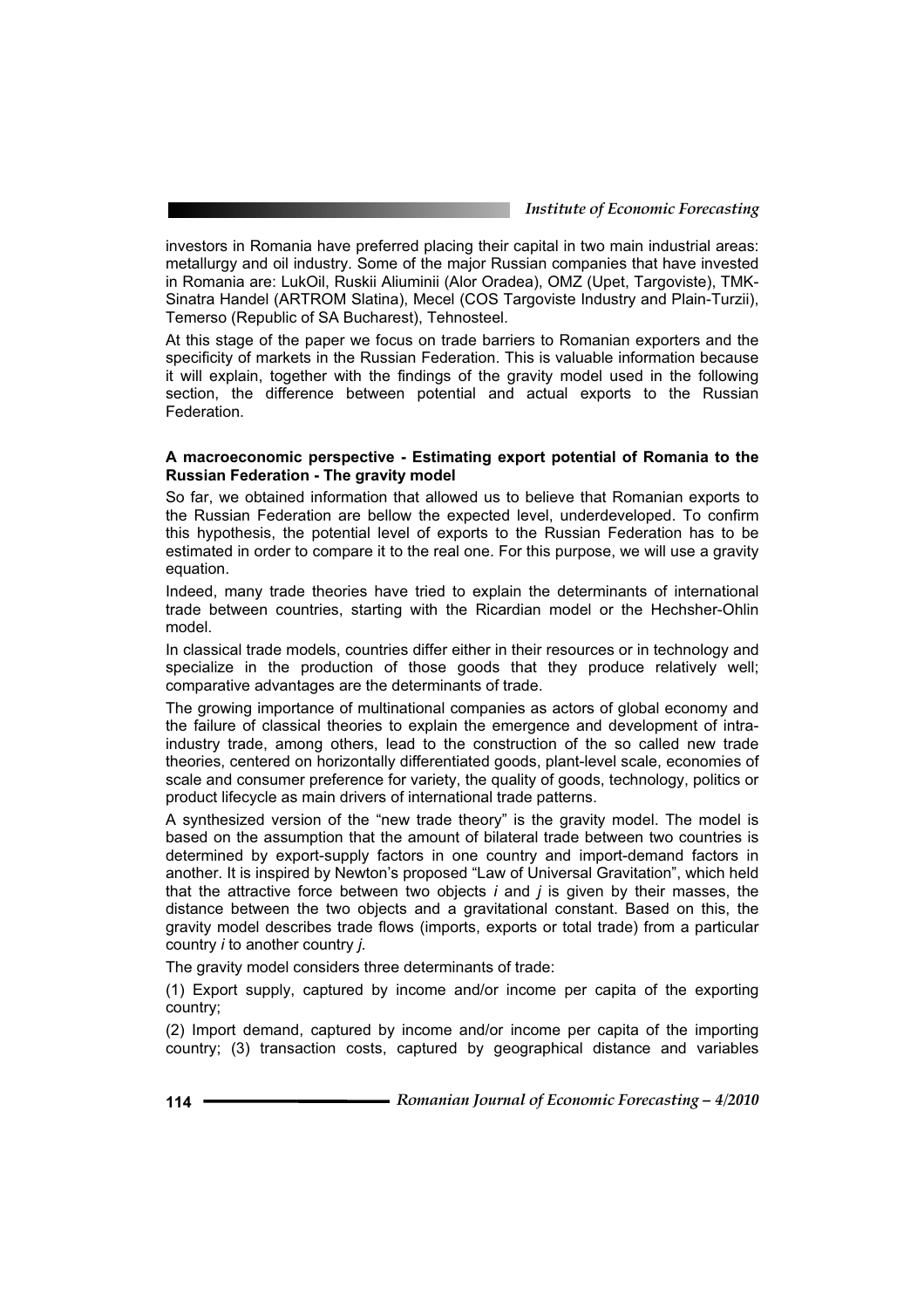#### *New Findings on Actual and Potential Trade*

representing policy and cultural barriers to trade. Distance impedes communication and leads to increased transaction costs. Distance also proxies for the possibility of personal contact between managers, customers, in the sense that business depends also on the ability to exchange information.

The basic gravity law for trade can be expressed by the following expression:

$$
F_{ij} = G \frac{M_i M_j}{D_{ij}},
$$

where: Fij is the flow from origin *i* to destination *j*, being exports, imports or total trade,  $M_i$  and  $M_i$  are the economic sizes of the two locations – most commonly expressed by the gross domestic product (GDP) and/or the GDP per capita and  $D_{ii}$  is the distance between the locations, measured as the distance "as crow flies" between two capitals, in kilometers or miles.

We consider that the differences between the two measurements are not of statistical significance.

One of the uses of the gravity model is to estimate trade potential, which is our objective. This way we come back to the intent of verifying the hypothesis of the first section of the paper – that exports to the Russian Federation might be below its potential.

In order to estimate this potential, we use a gravity equation model that provides a cross-section approach to forecast Romanian exports to a number of 43 countries, accounting for a sizeable share of total exports, covering a world-wide area using data series over a period of time between 1993 and 2008. The countries used in the model are Austria, Belgium, Brazil, Bulgaria, Canada, China, Croatia, Chez Republic, Denmark, Finland, France, Greece, Hungary, India, Ireland, Israel, Italy, Japan, Korea, Latvia, Lithuania, Former Yugoslav Republic of Macedonia, Mexico, Moldova, the Netherlands, New Zeeland, Norway, Poland, the Russian Federation, Saudi Arabia, the Slovak Republic, Slovenia, South Africa, Spain, Sweden, Switzerland, Syrian Arab Republic, Thailand, Turkey, Ukraine, United Arab Emirates (UAE), the UK, the US, Venezuela. The criteria for including these countries is that among them we find the main trade partners of Romania and have a worldwide geographical representation.

Exports data is based on the United Nations "Comtrade" statistics database, the macroeconomic data is based on IMF statistics, collected until April 2009. The series for GDP and Imports were recalculated using the deflator specific for the countries included in the study, in order to allow for inter-temporal comparisons.

Export potential is modeled as a function of exogenous factors identified by the analysis of data concerning a group of countries which exhibit "normal" trade relations with Romania (there are no commercial restrictions). The model is applied on available data regarding the Russian Federation, which is of interest in our case.

The static general basic gravity equation takes the following form:

$$
Log F_{ij} = \alpha log M_i + \beta log M_j + \theta log D_{ij} + \varepsilon_{ij}
$$
\n(1)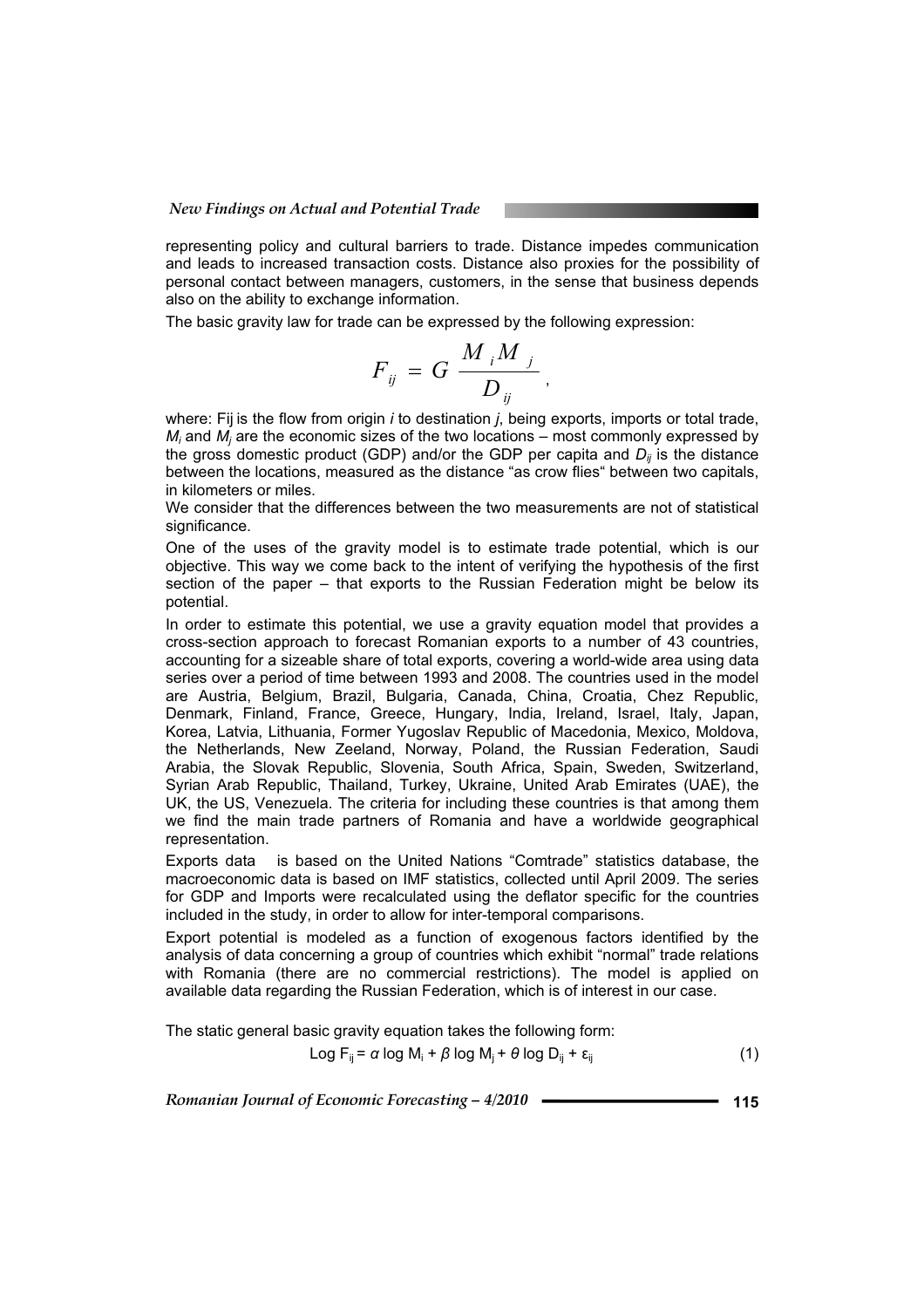Instead, in our model, we use the following panel regression model:

 $log_{10} (Romanian - PIB) (t) + log(Im - porter - PIB) + E(t)$  $log_{10}( \text{Express } i)(t) = \alpha_1 * log_{10}( \text{Express } i)(t-1) + \alpha_2 * log_{10}( \text{Dis } \tan \text{ ce } i) + \alpha_3 * (2)$ 

where: *i* – Romania and *j* – Romanian's trading partners.

In order to estimate the export potential of Romania to its trading partners we use the following regressors (in equation 2):

1. The lag of the dependent variable – exports of Romania to its trade partners throughout the 1993-2007 period (*ijt*) – in constant prices, US dollars; this is equivalent to modeling the exports of Romania to all trading partners included in the panel;

2. The aerial distance between capitals (*ij*), measured in aerial miles;

3. GDP of Romania (*it*) – in constant prices, US dollars;

4. GDP of the Importing countries (*jt*) – in constant prices, US dollars.

In order to allow for further comparison between real exports and potential (predicted) ones, the exports of 2008 were not included in the sample used to build the regression model.

Also, the model does not account for the recent global financial turmoil. It's expected that the levels of export will shrink significantly in 2009, as financial difficulties lead to a major contraction of the aggregated demand for most of the importing countries. However, for 2008 predictions, it can be argued that exports lagged the current crisis.

Using statistical software (EViews), the following panel regression results are obtained:

Dependent Variable: LOG(?IMPORTSD)\*

Method: Pooled Least Squares

Sample(adjusted): 1994 2007

Included observations: 14 after adjusting endpoints

Number of cross-sections used: 43

Total panel (balanced) observations: 602

| Variable           | Coefficient | Std. Error         | t-Statistic        | Prob.    |
|--------------------|-------------|--------------------|--------------------|----------|
| LOG(?GDP)          | 0.192100    | 0.030222           | 6.356237           | 0.0000   |
| LOG(?DISTANCE)     | $-0.350711$ | 0.052673           | $-6.658239$        | 0.0000   |
| LOG(?IMPORTSD(-1)) | 0.796318    | 0.023365           | 34.08118           | 0.0000   |
| LOG(ROGDP)         | 0.296201    | 0.105095           | 2.818419           | 0.0050   |
| R-squared          | 0.860263    |                    | Mean dependent var |          |
| Adjusted R-squared | 0.859562    | S.D. dependent var |                    | 2.064706 |
| S.E. of regression | 0.773749    | Sum squared resid  |                    | 358.0153 |
| F-statistic        | 1227.159    | Durbin-Watson stat |                    | 2.329827 |
| Prob(F-statistic)  | 0.000000    |                    |                    |          |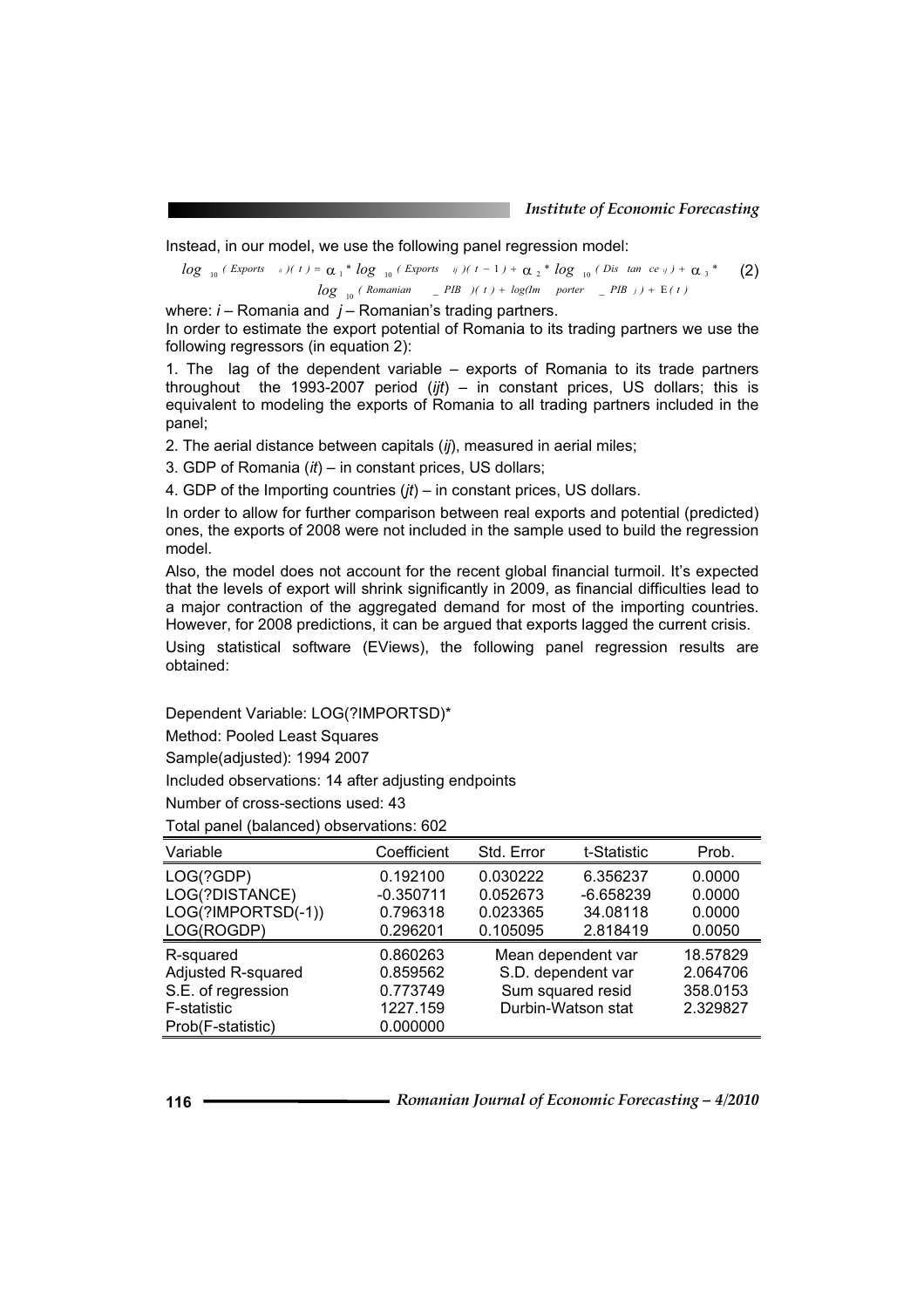\*The notation in EViews "LOG(?IMPORTSD)" comes from the fact that we have considered that the imports from Romania of the countries in the model are in fact Romania's exports to those countries; this is why - although we only follow the estimation of exports in our study - in EViews the name of the variable contains the word "imports".

All regression coefficients are significant, with a value of the determination coefficient that explains an important part of the variation of Romanian exports to Russia as well as other countries included in the panel.

Dummy variables accounting for EU membership as well as a neighboring country dummy were excluded from the model because of the T-tests carried out for the significance of regression coefficients.

As expected, distance has a negative impact on trade between countries. Despite enormous development of infrastructure and economic and cultural integration of markets, distance – which is a proxy for transaction costs – is still an important determinant in international trade, according to the model.

Next, we have estimated the value of the exports to the Russian Federation, as well as those to all the other countries included in the model, using our gravity equation.

The table below includes the predicted volumes of exports in the countries included in the sample, "real" trade between Romania and these countries in 2008 and also "registered effective exports", as a percentage of real exports as compared to modeled potential ones.

We made the comparison between potential and real trade for the year 2008 to compare the dynamics of trade, in other words we are interested in what export would have been in 2008 if during the period studied (1993-2007), trade would have followed the gravity pattern.

We used in the estimation an adjusting factor; thus, taking into account that the total exports of Romania in 2008 were 49,538,877,501 \$, the model covers roughly 88.56% of Romania's total exports. As the number of countries included in the model increases, the aggregate export covered increases to 100%. The volume of estimated exports to the countries in the study will be adjusted proportionally depending on the ratio between real exports and total exports. Taking into account that the model for the 43 countries predicts an aggregated trade volume of 41,036,331,451 \$, and real exports to these countries were estimated at 43,873,434,360 \$, we are going to calculate the ratio between them as follows:

 $Sum$  *forecasted*  $\_\exp{orts}$  *to*  $\_\$  *foreign*  $\_\_c$  *countries*  $Sum$  *real*  $\_\exp{orts}$  *to*  $\_\$  *foreign*  $\_\$  *countries*  $-$  =1.069136368

The adjusting factor will be applied proportionally to forecasted exports, the last column being the exploitation/use of export potential taking into account its value, as shown in Table 6: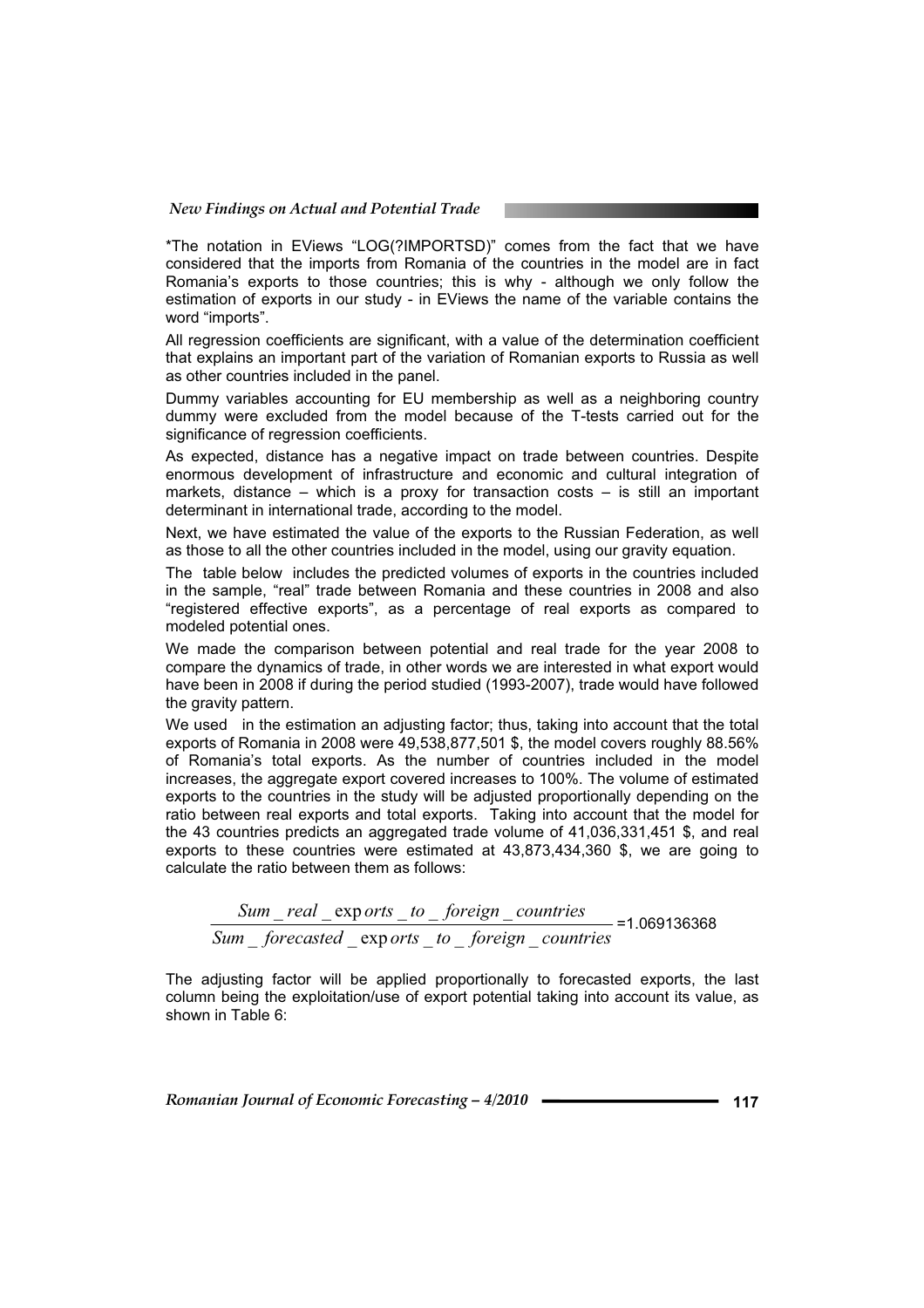# **Table 6**

| <b>Importing country</b> | <b>Real exports</b><br>2008<br>(US Dollars) | <b>Potential</b><br>(forecasted)<br>exports 2008<br>(US Dollars) | Use of<br>potential<br>export<br>(%) | <b>Adjusted use</b><br>of<br>potential<br>export<br>(%) |  |
|--------------------------|---------------------------------------------|------------------------------------------------------------------|--------------------------------------|---------------------------------------------------------|--|
| Austria                  | 1123232982                                  | 1247182201                                                       | 90.06%                               | 84.24%                                                  |  |
| Brazil                   | 106075354                                   | 79186312.95                                                      | 133.96%                              | 125.29%                                                 |  |
| Bulgaria                 | 2062605656                                  | 1602477314                                                       | 128.71%                              | 120.39%                                                 |  |
| Canada                   | 64514321                                    | 70571716.78                                                      | 91.42%                               | 85.51%                                                  |  |
| China                    | 237278470                                   | 284462032.9                                                      | 83.41%                               | 78.02%                                                  |  |
| Croatia                  | 144267042                                   | 337606122.5                                                      | 42.73%                               | 39.97%                                                  |  |
| <b>Czech Republic</b>    | 775072710                                   | 669459654.6                                                      | 115.78%                              | 108.29%                                                 |  |
| Denmark                  | 108590795                                   | 136126380.5                                                      | 79.77%                               | 74.61%                                                  |  |
| Finland                  | 91859090                                    | 105639400.4                                                      | 86.96%                               | 81.33%                                                  |  |
| France                   | 3656375513                                  | 3302346316                                                       | 110.72%                              | 103.56%                                                 |  |
| Germany                  | 8175984711                                  | 7321031519                                                       | 111.68%                              | 104.46%                                                 |  |
| Greece                   | 898938840                                   | 927579972.4                                                      | 96.91%                               | 90.65%                                                  |  |
| Hungary                  | 2530622135                                  | 2160671944                                                       | 117.12%                              | 109.55%                                                 |  |
| India                    | 310160024                                   | 406457973.9                                                      | 76.31%                               | 71.37%                                                  |  |
| Ireland                  | 136028063                                   | 137349916.2                                                      | 99.04%                               | 92.63%                                                  |  |
| Israel                   | 208366199                                   | 217294098                                                        | 95.89%                               | 89.69%                                                  |  |
| Italy                    | 7658811712                                  | 7113251721                                                       | 107.67%                              | 100.71%                                                 |  |
| Japan                    | 117491438                                   | 158079946.5                                                      | 74.32%                               | 69.52%                                                  |  |
| Korea                    | 142703959                                   | 57894610.66                                                      | 246.49%                              | 230.55%                                                 |  |
| Latvia                   | 25711702                                    | 23021910.96                                                      | 111.68%                              | 104.46%                                                 |  |
| Lithuania                | 44608463                                    | 52628234.12                                                      | 84.76%                               | 79.28%                                                  |  |
| Mexico                   | 58976687                                    | 44985142.8                                                       | 131.10%                              | 122.62%                                                 |  |
| Moldova                  | 824383323                                   | 582510380.1                                                      | 141.52%                              | 132.37%                                                 |  |
| Netherlands              | 1430433194                                  | 931547171.9                                                      | 153.55%                              | 143.62%                                                 |  |
| New Zealand              | 2998850                                     | 1310546.523                                                      | 228.82%                              | 214.03%                                                 |  |
| Norway                   | 461846934                                   | 466738998.7                                                      | 98.95%                               | 92.55%                                                  |  |
| Poland                   | 834497048.5                                 | 893763366.1                                                      | 93.37%                               | 87.33%                                                  |  |
| Portugal                 | 171175817                                   | 71523001.46                                                      | 239.33%                              | 223.85%                                                 |  |
| The Russian              |                                             |                                                                  |                                      |                                                         |  |
| Federation               | 897703253                                   | 926303115.4                                                      | 96.91%                               | 90.65%                                                  |  |
| Saudi Arabia             | 186108329                                   | 207946082                                                        | 89.50%                               | 83.71%                                                  |  |
| Slovakia                 | 653792350                                   | 448150420.4                                                      | 145.89%                              | 136.45%                                                 |  |
| Slovenia                 | 236476321                                   | 248954416.5                                                      | 94.99%                               | 88.85%                                                  |  |
| Spain                    | 1144119596                                  | 1033318069                                                       | 110.72%                              | 103.56%                                                 |  |
| Sweden                   | 297350449                                   | 325666243.8                                                      | 91.31%                               | 85.40%                                                  |  |
| Switzerland              | 441818593                                   | 414322180.7                                                      | 106.64%                              | 99.74%                                                  |  |
| Syria                    | 169302036                                   | 138966331.1                                                      | 121.83%                              | 113.95%                                                 |  |

# **Use of potential export to the Russian Federation**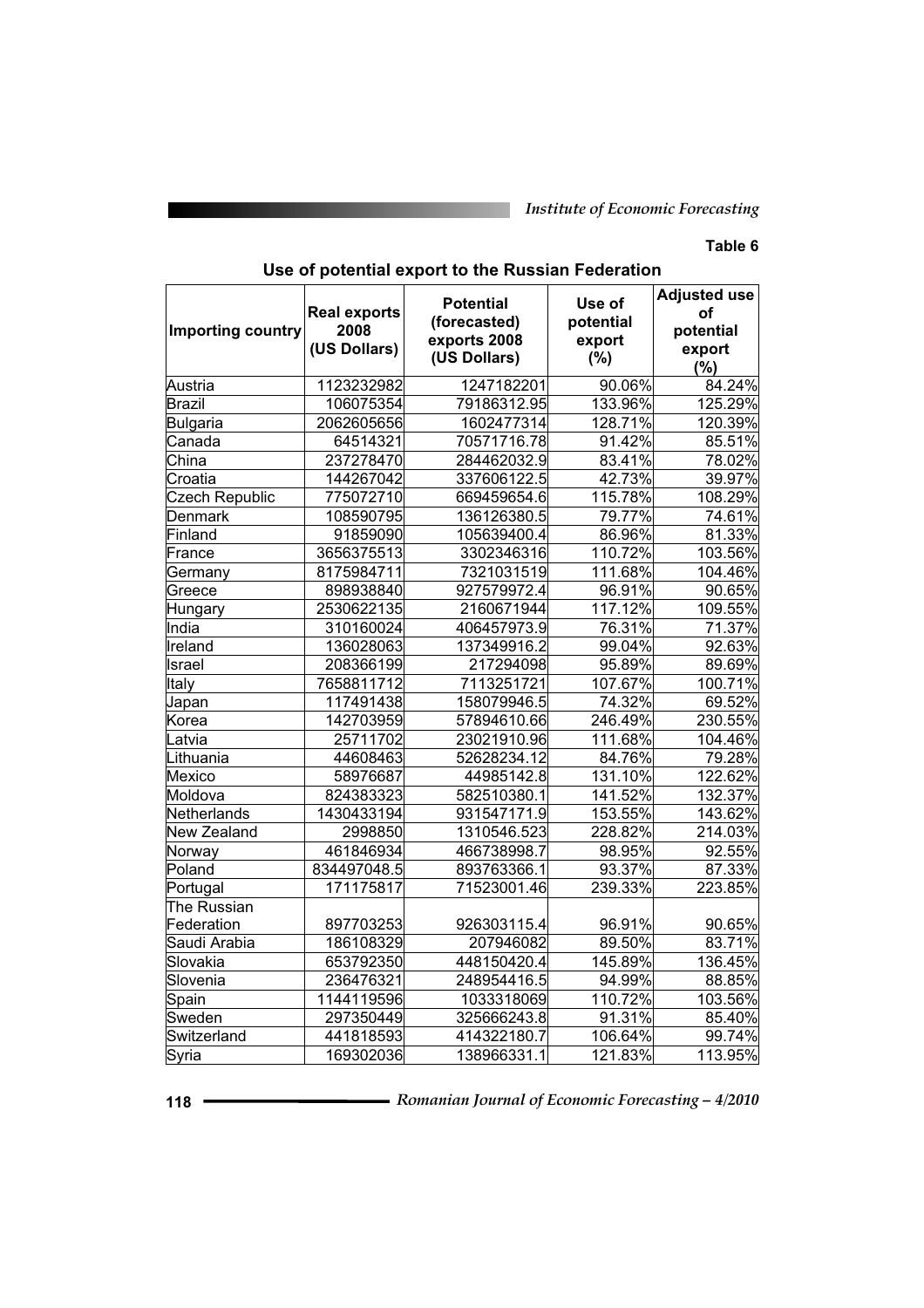*New Findings on Actual and Potential Trade* 

| Importing country | Real exports<br>2008<br>(US Dollars) | <b>Potential</b><br>(forecasted)<br>exports 2008<br>(US Dollars) | Use of<br>potential<br>export<br>$(\%)$ | <b>Adjusted use</b><br>οf<br>potential<br>export<br>(%) |
|-------------------|--------------------------------------|------------------------------------------------------------------|-----------------------------------------|---------------------------------------------------------|
| Thailand          | 14498792                             | 12794975.38                                                      | 113.32%                                 | 105.99%                                                 |
| Turkey            | 3275963172                           | 3918099541                                                       | 83.61%                                  | 78.20%                                                  |
| Ukraine           | 462272388                            | 428090008                                                        | 107.98%                                 | 101.00%                                                 |
| <b>UAE</b>        | 1628176662                           | 1689065104                                                       | 96.40%                                  | 90.16%                                                  |
| UK                | 1220160950                           | 935225660.9                                                      | 130.47%                                 | 122.03%                                                 |
| <b>US</b>         | 838466975                            | 884932680.4                                                      | 94.75%                                  | 88.62%                                                  |
| Nenezuela         | 3613461                              | 21798717.21                                                      | 16.58%                                  | 15.50%                                                  |

*Source: Authors' computation.* 

## How should we interpret these results?

Considering the exports general model based on the countries' GDP, distances between Romania and the importing countries as well as last value of the exports towards these countries as proxies for the value of the current exports, the value of 90.65% shows that "on aggregate" Romania's exports to the Russian Federation had a growth pace lower than that implied by the model. If the figure was exactly 100%, the expected value of imports toward the Russian Federation and real one were equal, or the pace of growth matched the general pattern of the model.

In order to estimate the long-term dynamics of the exports to the Russian Federation, we will use the gravity model to estimate the exports starting in 1993, and compare them with the real exports.

For the 1994 estimated export, we will use available data until 1994 (1993 for the Russian Federation's lagged import). For the 1995 estimated export, we will use available data until 1995 (1994 for the Russian Federation's lagged import), and so on. Following this rule, for 2007, we will use available data until 2007 (2006 for the Russian Federation's lagged import).

By comparing for each country the forecasts with the real volume of exports to the Russian Federation, we obtain the results shown below (Table 7).

By equivalent value we understand the exports in current monetary units depending on the GDP deflator of the Russian Federation. By previously chain forecasted values we understand the values estimated based on the model, values considered registered for the previous years. The estimations of the exports to the Russian Federation include the values estimated based on the model in any of the years taken into account, expressed in current prices. Estimated exports/real ones is selfexplanatory. The second to last column represent the estimated value of exports if we were to include in the model the previously estimated value instead of the registered one (in this case it is assumed that given a fixed volume of exports of Romania in a given year, the proportion of exports to Russia in total exports is not a constraining factor for the level of exports in the years to come).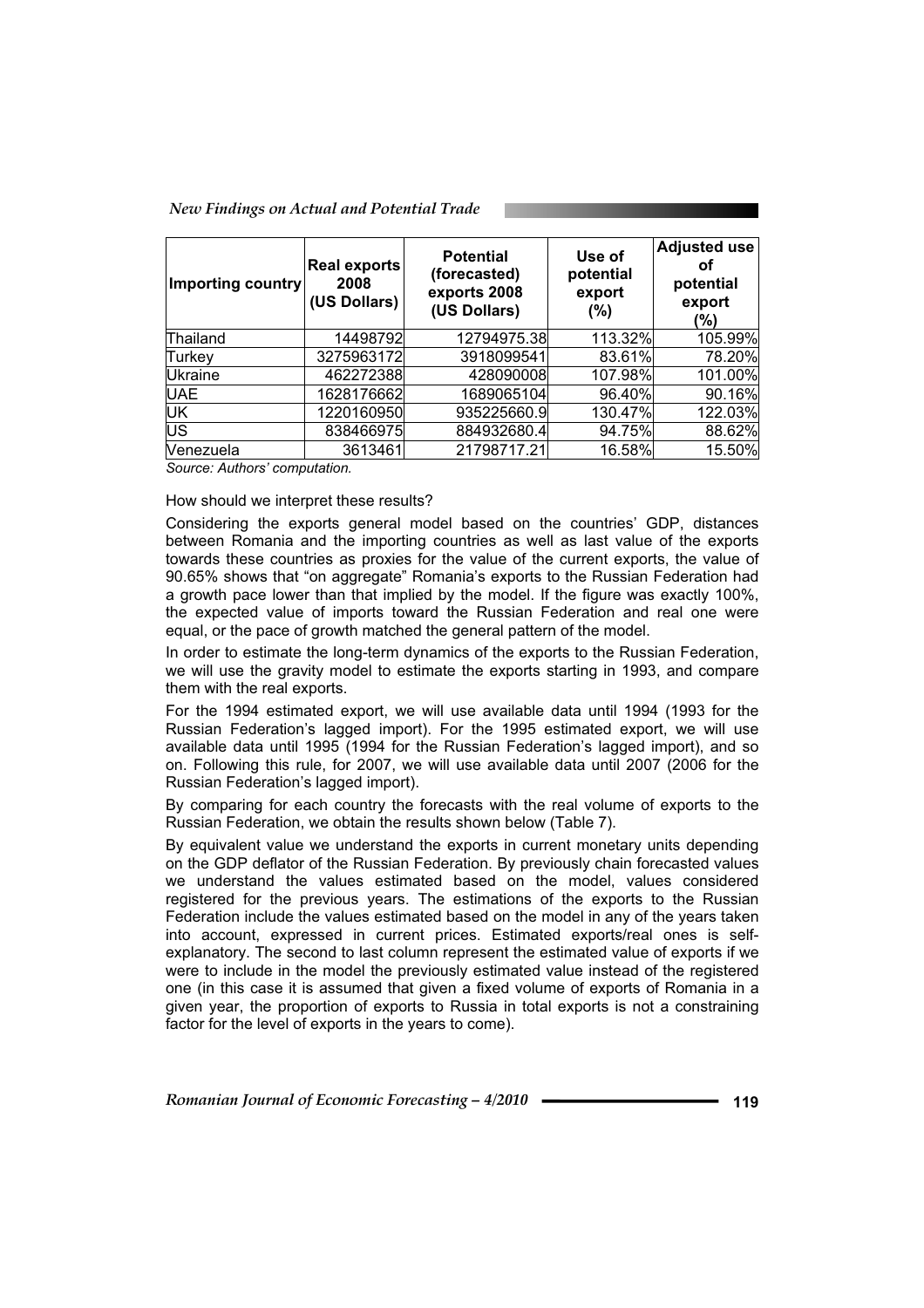# **Table 7**

| Year | Exports to the<br>Russian<br>Federation -<br>April 2009,<br>equivalent US<br>dollars | Exports to the<br>Russian<br>Federation<br>(April 2009,<br>equivalent US<br>dollars,<br>previously<br>chain<br>forecasted<br>values) | Estimated<br>(forecasts)<br>exports to the<br>Russian<br>Federation's<br>(current US<br>dollars), | Forecasted<br>exports/real<br>ones | Export<br>increase<br>due to<br>previous<br>value of<br>exports<br>inclusion<br>instead of<br>the real<br>values of<br>exports | Chain<br>forecasted<br>values of<br>exports |
|------|--------------------------------------------------------------------------------------|--------------------------------------------------------------------------------------------------------------------------------------|---------------------------------------------------------------------------------------------------|------------------------------------|--------------------------------------------------------------------------------------------------------------------------------|---------------------------------------------|
| 1993 | 1338219142                                                                           | 1338219142                                                                                                                           | 1338219142                                                                                        | 100%                               | 100%                                                                                                                           |                                             |
| 1994 | 729456984                                                                            | 1338219142                                                                                                                           | 1187799009                                                                                        | 89%                                | 90.94%                                                                                                                         | 1187799009                                  |
| 1995 | 470687476                                                                            | 1187799009                                                                                                                           | 741767645                                                                                         | 62%                                | 68.73%                                                                                                                         | 674576383                                   |
| 1996 | 377900110                                                                            | 674576383                                                                                                                            | 525626156                                                                                         | 78%                                | 81.98%                                                                                                                         | 328558747                                   |
| 1997 | 563578860                                                                            | 328558747                                                                                                                            | 434381532                                                                                         | 132%                               | 124.90%                                                                                                                        | 222598917                                   |
| 1998 | 257876621                                                                            | 222598917                                                                                                                            | 582370181                                                                                         | 262%                               | 215.08%                                                                                                                        | 372744296                                   |
| 1999 | 220616096                                                                            | 372744296                                                                                                                            | 315139411                                                                                         | 85%                                | 87.49%                                                                                                                         | 433827999                                   |
| 2000 | 379760579                                                                            | 433827999                                                                                                                            | 285882569                                                                                         | 66%                                | 71.74%                                                                                                                         | 344305812                                   |
| 2001 | 287470573                                                                            | 344305812                                                                                                                            | 419964655                                                                                         | 122%                               | 117.14%                                                                                                                        | 362854420                                   |
| 2002 | 129666076                                                                            | 362854420                                                                                                                            | 370669674                                                                                         | 102%                               | 101.71%                                                                                                                        | 375149008                                   |
| 2003 | 144592074                                                                            | 375149008                                                                                                                            | 202360861                                                                                         | 54%                                | 61.17%                                                                                                                         | 208311334                                   |
| 2004 | 261890729                                                                            | 208311334                                                                                                                            | 229125940                                                                                         | 110%                               | 107.88%                                                                                                                        | 144273270                                   |
| 2005 | 411566216                                                                            | 144273270                                                                                                                            | 376598829                                                                                         | 261%                               | 214.69%                                                                                                                        | 255815807                                   |
| 2006 | 555296002                                                                            | 255815807                                                                                                                            | 560026827                                                                                         | 219%                               | 186.63%                                                                                                                        | 816728012                                   |
| 2007 | 714850491                                                                            | 816728012                                                                                                                            | 734572993                                                                                         | 90%                                | 91.90%                                                                                                                         | 1999290145                                  |
| 2008 | 897703253                                                                            | 1999290145                                                                                                                           | 926303115                                                                                         | 46%                                | 54.19%                                                                                                                         | 2317018630                                  |
|      |                                                                                      |                                                                                                                                      |                                                                                                   |                                    |                                                                                                                                |                                             |

#### **Estimates of potential Romanian export based on the gravity equation**

*Source: Authors' computation.* 

We can see that if Romanian exports towards the Russian Federation would have followed the general pattern (the ratio of the forecasted values based on the gravity model to the real export values to the Russian Federation in this case would be 100% for all years), the level of exports to the country would stand at 2,317 current billion dollars, 258% higher than the registered level. This figure is the ratio of the estimated exports to the real ones, to the Russian Federation, in current April 2009 US dollars, if the Russian Federation's imports would have followed the general pattern of the gravity model since 1994.

Interpretation of the results can be made with ease if studying the graph below.

As we can see, the bottom line represents the level of real Romanian exports to the Russian Federation, clearly stating that the potential for exports is not fully exploited.

The dotted line represents the yearly forecasted values of the exports based on the gravity model (or the short-term level of potential exports to the Russian Federation )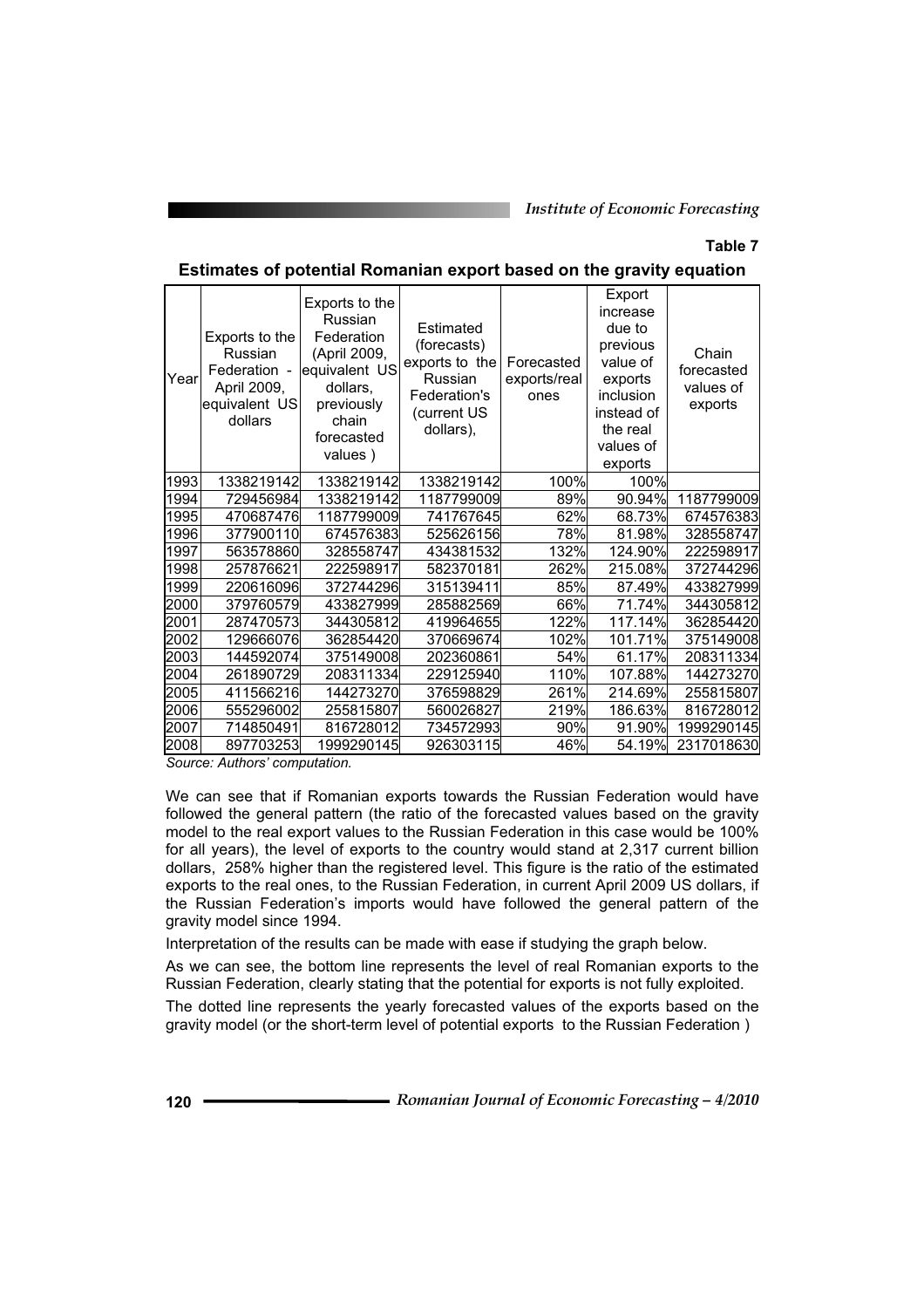



**Forecast versus real exports** 

*Source: Authors' computation.* 

The continuous line describes the level of exports to the Russian Federation if in all years, starting in 1994, we would have registered the same dynamic of exports to the Russian Federation as the one estimated by the gravity model for all the other countries (or the cumulative level of potential exports to the Russian Federation). For example, for 2008, the value of exports is dependent on the potential value of the exports as estimated by the model for 2007, which is in turn dependent on the potential value (non-achieved one) for 2006, going back to the first estimation of the potential (estimated value), which is for 1994.

Some limitations of the model may account for even larger differences between real and estimated long-term dynamics of Romanian exports to the Russian Federation markets.

One is the fact that in the model we did not include the level of customs duties paid on Romanian exports when entering different countries. We did not include it because we could not obtain data for all 43 countries. Distance cannot act like a proxy for this omitted variable. For example, the level of tariffs – high as earlier stated – would have been explained probably an important share of the exports toward the Russian Federation.

Other important aspect is the fact that, when doing business in a foreign country, the overall business environment functioning is a determinant factor in the decision of acting on a market or another and in the smooth functioning of foreign operations. The World Bank studies business environments and elaborates an overall ranking of them, called the *Doing Business Rank.* In our gravity equation, we did not include a measure of the well-functioning of the domestic markets due to the fact that such a rank would have not fitted in the model because of comparability issues. In any case, it is worth mentioning that the Russian Federation's rank is very low in the World Bank's ranking. It is the  $120<sup>th</sup>$  out of 181 economies in 2009, which makes it similar to that of Nigeria (118<sup>th</sup>), Bosnia and Herzegovina (119<sup>th</sup>), Nepal (121<sup>th</sup>), India (122<sup>th</sup>) and Lesotho  $(123^{th})$ .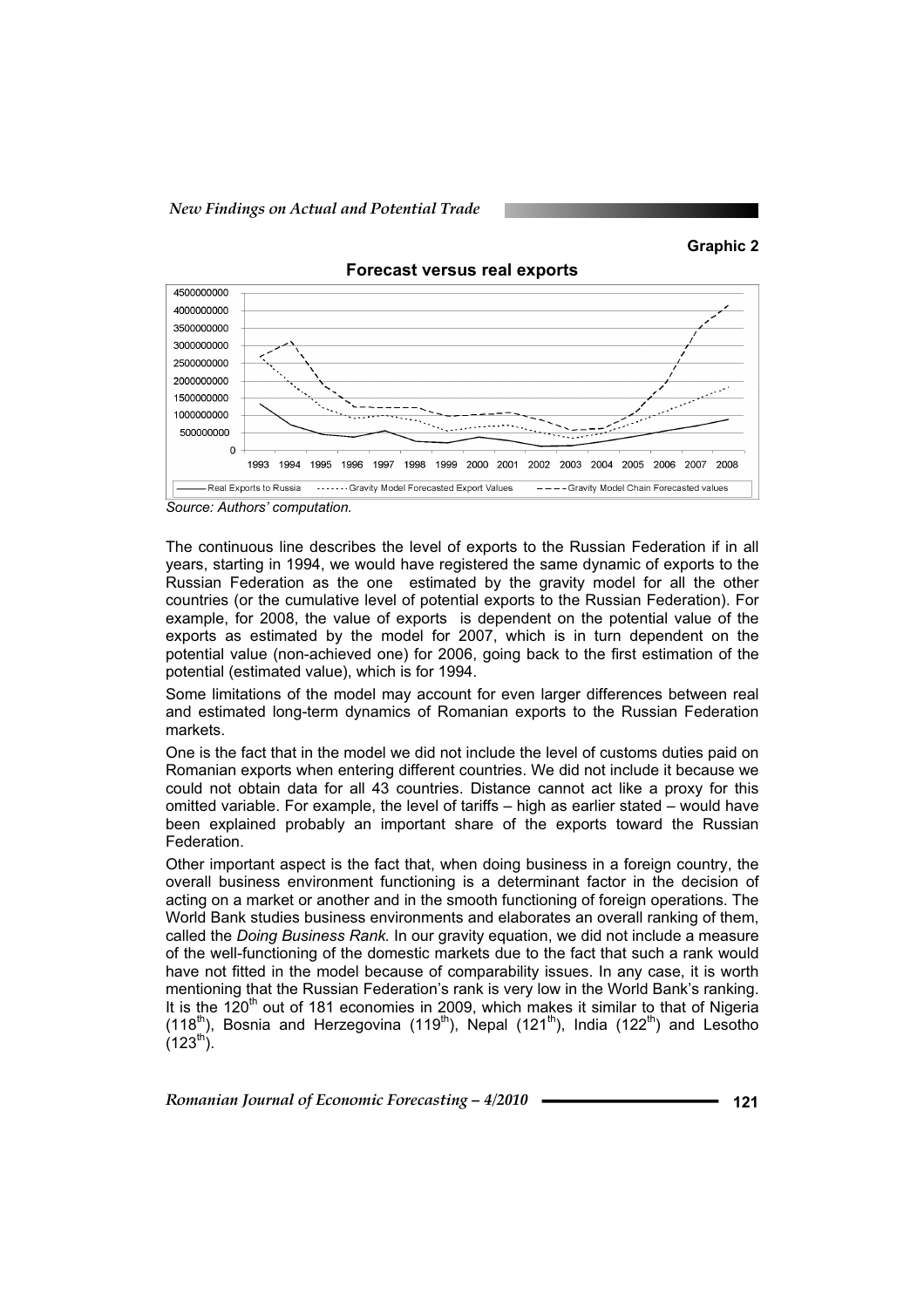Below are presented different components of the index and their individual ranking for the Russian Federation, in 2009 (Table 8):

#### **Table 8**

| Doing business rank               | Rank (out of 181) |
|-----------------------------------|-------------------|
| <b>Starting a Business</b>        | 65                |
| Dealing with Construction Permits | 180               |
| <b>Employing Workers</b>          | 181               |
| <b>Registering Property</b>       | 49                |
| <b>Getting Credit</b>             | 109               |
| <b>Protecting Investors</b>       | 88                |
| Paying Taxes                      | 134               |
| <b>Trading Across Borders</b>     | 161               |
| <b>Enforcing Contracts</b>        | 18                |
| <b>Closing a Business</b>         | 89                |

**Doing Business ranking of the Russian Federation** 

*Source: World Bank, http://www.doingbusiness.org/EconomyRankings/* 

According to these data, it is quite difficult to start a business in the Russian Federation, to deal with construction permits, to employ workers or to pay taxes – which have an unambiguously serious negative impact on Romanian exports on this market. In conclusion, such an explicative variable included in the model would have made it more close to reality, but due to the reasons mentioned, we did not included it in the gravity equation.

# **Conclusions**

The paper attempted to test the hypothesis that Romanian exports to the Russian Federation could be bigger than they currently are. We first looked at statistical data regarding bilateral trade, customs duties and foreign direct investment. We concluded that in 2008, the share of Romanian exports to the Russian Federation, expressed as a percentage of the total Romanian exports was only 1.9%, which makes the Russian Federation the thirteenth Romanian export destination. In other words, few Romanian products have reached the Russian consumers. We argue that a series of limitations jeopardized exports to the Russian Federation. Among them, we have emphasized insufficient information and knowledge of the Russian Federation market, augmented by insufficient involvement by the Romanian political factor in promoting business opportunities in the Russian Federation. We have also discussed the competitiveness dimension. As opposed to the years dating back before 1989, when trade within COMECON meant that real competitiveness was not necessarily the driving engine of trade, lack of competitiveness of some of Romanian products on the global market became a real factor due to which we still export little in the Russian Federation. Trade barriers imposed by the Russian Federation to Romanian products were also analyzed and there seems to be a relatively high level of the average export tariff.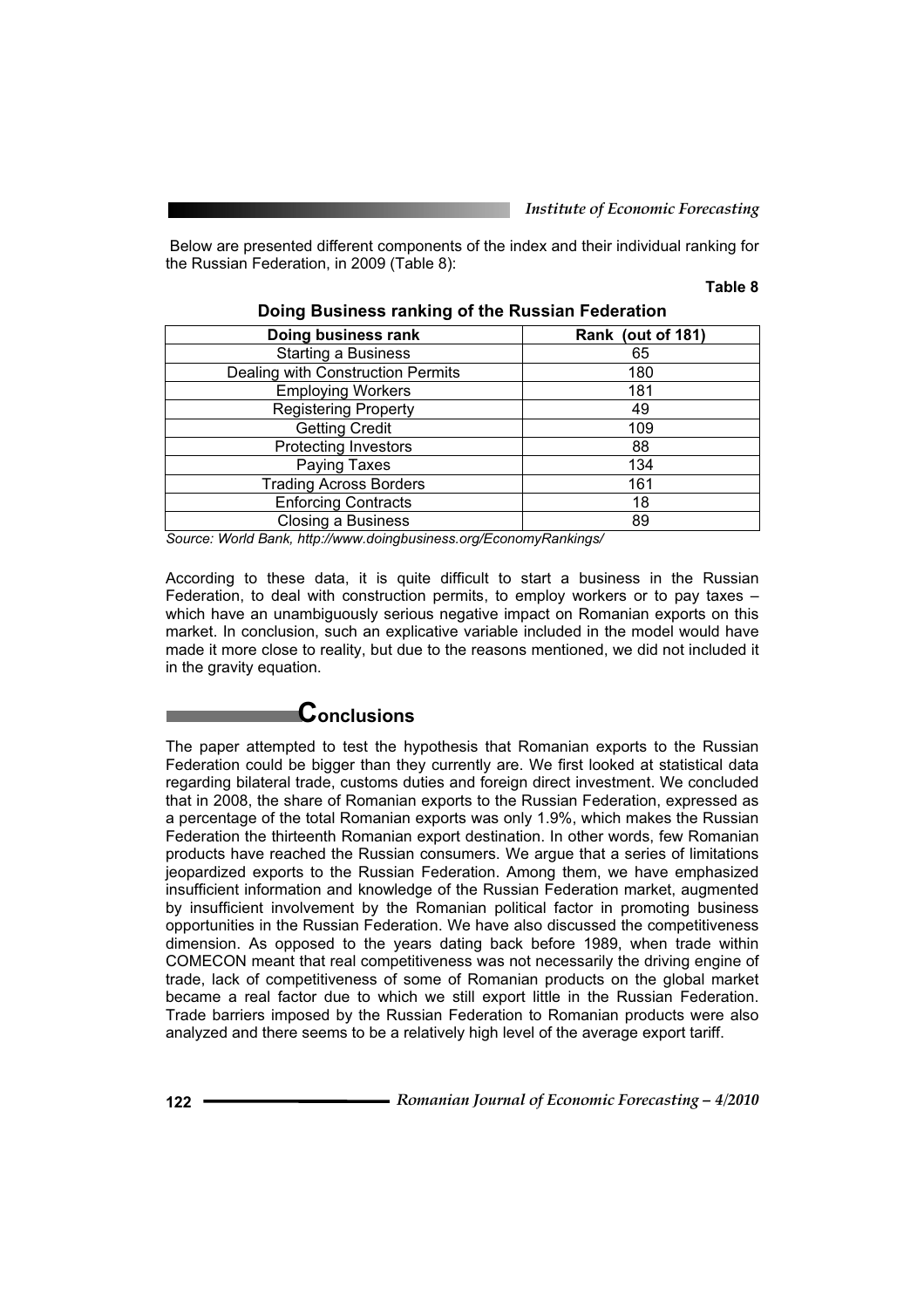#### *New Findings on Actual and Potential Trade*

Further, with a macroeconomic perspective in mind, we used a gravity equation in order to obtain a theoretical, potential level of Romanian exports to the Russian Federation. We provided a cross-section approach to forecast Romanian exports to a number of 43 countries, accounting for a sizeable share of total exports, covering a world-wide area using data series over a period of time between 1993 and 2008. As expected, distance has a negative impact on trade between countries. Despite enormous development of infrastructure and economic and cultural integration of markets and societies, distance – which is a proxy for transaction costs – is still a important determinant in international trade, according to the model.

Next, we have calculated export potential of Romania to the Russian Federation interested in the long-run trade dynamics potential. We conclude that if the Russian Federation would have perfectly fitted the general "gravity pattern", the level of exports to the country would stand at 2,317 current billion dollars, which is 258% higher than the registered level.

Further investigation is required to deepen the analysis of trade with the Russian Federation, both from the quantitative and qualitative point of view. The inclusion of trade barriers and a proxy for doing business abroad in a more extended model would probably contribute to a more specific understanding of the bilateral trade.

This could be a first signal for stakeholders in this process that more efforts are to be made in order to better exploit a close and important market, like the Russian one.

The internationalization process of Romanian companies, together with development of exports, is a key to sustainable future economic development.

 In this context, the opportunities in the Russian Federation market, first being its size, geographical proximity and a past shared destiny, should be correctly evaluated by Romanian decision makers, together with exporters. The results of the gravity model can be considered, in this context, a good indicator that these opportunities were underevaluated and exploited until now.

# **Endnotes:**

*(1) World Investment Report, 2008, UNCTAD, pg. 71, http://www.unctad.org/en/docs/wir2008p1\_en.pdf (2) see Annexes on the site http://www.ip.ro/rjef.htm .* 

# **References**

- Brülhart, M., Kelly, M. (1999), "Ireland's Trading Potential with Central and Eastern European Countries: A Gravity Study", *The Economic and Social Review*, 30(2): 159-174.
- Chan-Hyun, S. (2001), *A Gravity Model Analysis of Korea's Trade Patterns and the Effects of a Regional Trading Arrangement*, Working Paper Series Vol. 2001, 09 April 2001, The International Centre for the Study of East Asian Development, Kitakyushu, available at http://www.icsead.or.jp/7publication/workingpp/wp2001/2001-09.pdf, accessed in June 2010.